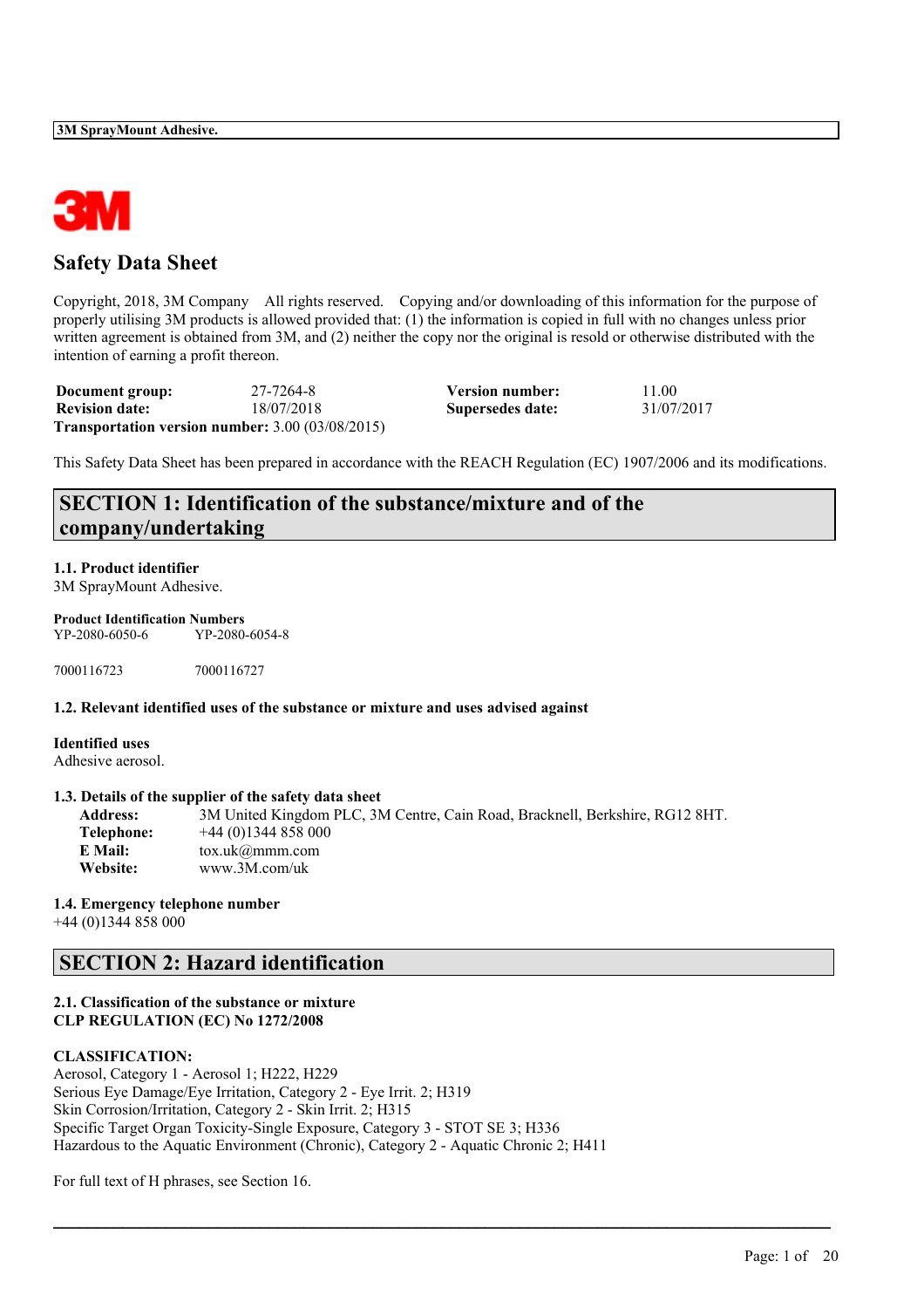### **2.2. Label elements CLP REGULATION (EC) No 1272/2008**

## **SIGNAL WORD**

DANGER.

### **Symbols:** GHS02 (Flame) |GHS07 (Exclamation mark) |GHS09 (Environment) |

### **Pictograms**



| <b>Ingredients:</b>                  |                                                                                                                   |                 |           |  |  |
|--------------------------------------|-------------------------------------------------------------------------------------------------------------------|-----------------|-----------|--|--|
| Ingredient                           | CAS Nbr                                                                                                           | EC No.          | $%$ by Wt |  |  |
| Acetone                              | $67-64-1$                                                                                                         | $200 - 662 - 2$ | $25 - 40$ |  |  |
| <b>HAZARD STATEMENTS:</b>            |                                                                                                                   |                 |           |  |  |
| H <sub>222</sub>                     | Extremely flammable aerosol.                                                                                      |                 |           |  |  |
| H <sub>229</sub>                     | Pressurised container. may burst if heated.                                                                       |                 |           |  |  |
| H319                                 | Causes serious eye irritation.                                                                                    |                 |           |  |  |
| H315                                 | Causes skin irritation.                                                                                           |                 |           |  |  |
| H336                                 | May cause drowsiness or dizziness.                                                                                |                 |           |  |  |
| H411                                 | Toxic to aquatic life with long lasting effects.                                                                  |                 |           |  |  |
| PRECAUTIONARY STATEMENTS<br>General: |                                                                                                                   |                 |           |  |  |
| P <sub>102</sub>                     | Keep out of reach of children.                                                                                    |                 |           |  |  |
| <b>Prevention:</b>                   |                                                                                                                   |                 |           |  |  |
| P210A                                | Keep away from heat, hot surfaces, sparks, open flames and other ignition sources. No smoking.                    |                 |           |  |  |
| P <sub>211</sub>                     | Do not spray on an open flame or other ignition source.                                                           |                 |           |  |  |
| P <sub>251</sub>                     | Do not pierce or burn, even after use.                                                                            |                 |           |  |  |
| Storage:                             |                                                                                                                   |                 |           |  |  |
| $P410 + P412$                        | Protect from sunlight. Do not expose to temperatures exceeding 50C/122F.                                          |                 |           |  |  |
| Disposal:                            |                                                                                                                   |                 |           |  |  |
| P501                                 | Dispose of contents/container in accordance with applicable local/regional/national/international<br>regulations. |                 |           |  |  |
|                                      | Contains 10% of components with unknown hazards to the aquatic environment.                                       |                 |           |  |  |

 $\mathcal{L}_\mathcal{L} = \mathcal{L}_\mathcal{L} = \mathcal{L}_\mathcal{L} = \mathcal{L}_\mathcal{L} = \mathcal{L}_\mathcal{L} = \mathcal{L}_\mathcal{L} = \mathcal{L}_\mathcal{L} = \mathcal{L}_\mathcal{L} = \mathcal{L}_\mathcal{L} = \mathcal{L}_\mathcal{L} = \mathcal{L}_\mathcal{L} = \mathcal{L}_\mathcal{L} = \mathcal{L}_\mathcal{L} = \mathcal{L}_\mathcal{L} = \mathcal{L}_\mathcal{L} = \mathcal{L}_\mathcal{L} = \mathcal{L}_\mathcal{L}$ 

### **Notes on labelling**

H304 is not required on the label because the product is an aerosol.

### **2.3. Other hazards**

None known.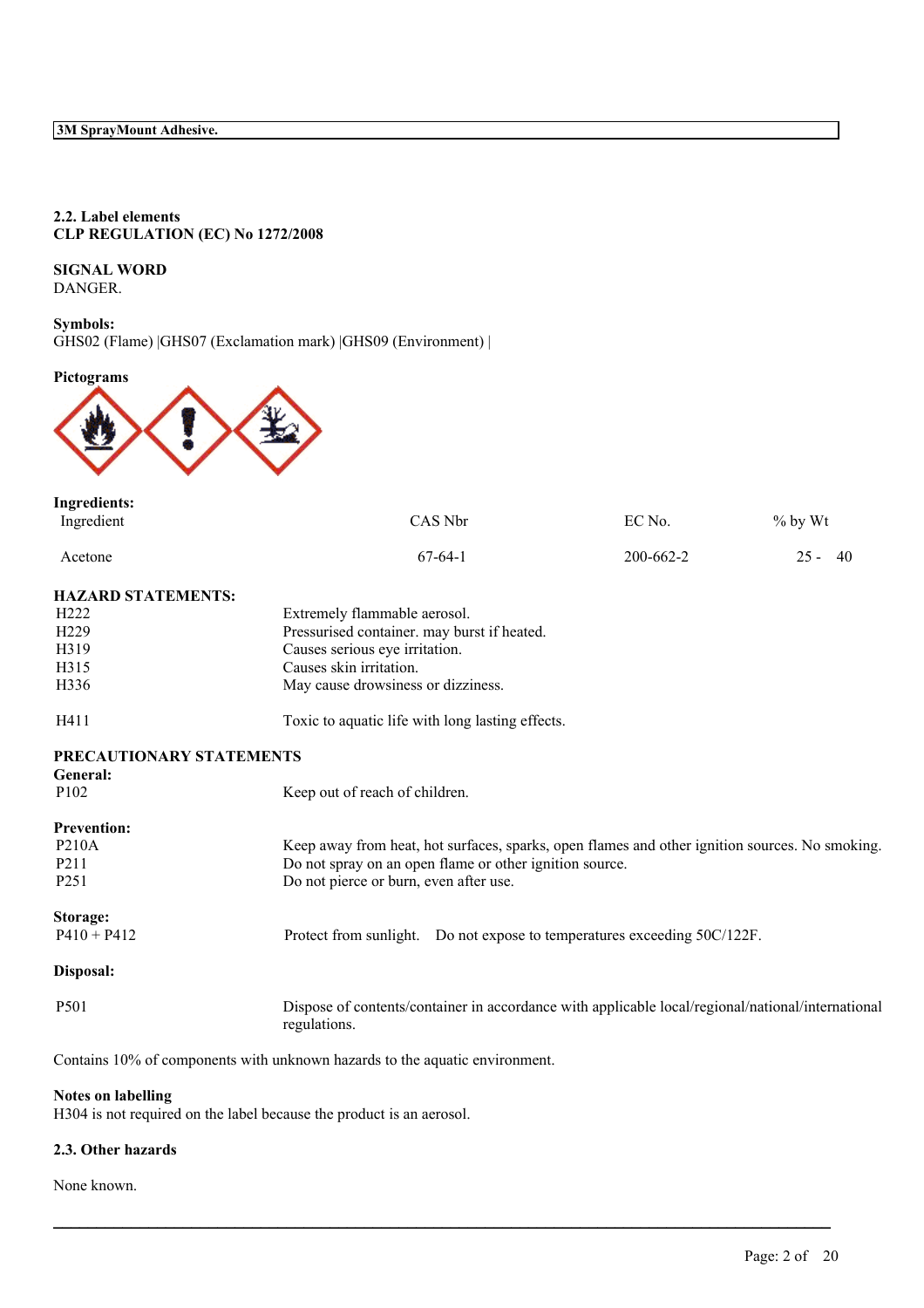# **SECTION 3: Composition/information on ingredients**

| Ingredient                                           | <b>CAS Nbr</b>        | EC No.    | <b>REACH</b>                | % by Wt                  | <b>Classification</b>                                                                                                                                  |
|------------------------------------------------------|-----------------------|-----------|-----------------------------|--------------------------|--------------------------------------------------------------------------------------------------------------------------------------------------------|
|                                                      |                       |           | Registration<br>No.         |                          |                                                                                                                                                        |
| Acetone                                              | $\overline{67}$ -64-1 | 200-662-2 | $01 -$<br>2119471330-<br>49 | $25 -$                   | 40   Flam. Liq. 2, H225; Eye Irrit.<br>2, H319; STOT SE 3, H336;<br><b>EUH066</b>                                                                      |
| <b>Butane</b>                                        | 106-97-8              | 203-448-7 | $01-$<br>2119474691-<br>32  | $10 -$<br>20             | Flam. Gas 1, H220; Liquified<br>gas, H280 - Nota C,U                                                                                                   |
| Propane                                              | 74-98-6               | 200-827-9 | $01-$<br>2119486944-<br>21  | $10 -$                   | 20 Flam. Gas 1, H220; Liquified<br>gas, H280 - Nota U                                                                                                  |
| Hydrocarbons, C7, n-alkanes,<br>isoalkanes, cyclics  |                       | 927-510-4 | $01-$<br>2119475515-<br>33  | $7 - 13$                 | Flam. Liq. 2, H225; Asp.<br>Tox. 1, H304; Skin Irrit. 2,<br>H315; STOT SE 3, H336;<br>Aquatic Chronic 2, H411                                          |
| Non-volatiles                                        | Trade<br>Secret       |           |                             | $5 -$<br>10              | Substance not classified as<br>hazardous                                                                                                               |
| Hydrocarbons, C6, isoalkanes, $\leq 5\%$<br>n-Hexane |                       | 931-254-9 | $01 -$<br>2119484651-<br>34 | $5 -$<br>$10\,$          | Flam. Liq. 2, H225; Asp.<br>Tox. 1, H304; Skin Irrit. 2,<br>H315; STOT SE 3, H336;<br>Aquatic Chronic 2, H411                                          |
| Isobutane                                            | $75 - 28 - 5$         | 200-857-2 | $01-$<br>2119485395-<br>27  | $5 -$<br>10              | Flam. Gas 1, H220; Liquified<br>gas, H280 - Nota C,U                                                                                                   |
| Non Volatile Compound                                | Trade<br>Secret       |           |                             | $1 -$<br>$5\overline{5}$ | Substance not classified as<br>hazardous                                                                                                               |
| Pentane                                              | 109-66-0              | 203-692-4 |                             | $1 - 5$                  | Flam. Liq. 2, H225; Asp.<br>Tox. 1, H304; STOT SE 3,<br>H336; EUH066; Aquatic<br>Chronic 2, H411 - Nota C                                              |
| 2-methylbutane                                       | 78-78-4               | 201-142-8 |                             | $0.5 - 2$                | Flam. Liq. 1, H224; Asp.<br>Tox. 1, H304; STOT SE 3,<br>H336; EUH066; Aquatic<br>Chronic 2, H411                                                       |
| n-hexane                                             | 110-54-3              | 203-777-6 |                             | $0 -$<br>$\overline{1}$  | Flam. Liq. 2, H225; Asp.<br>Tox. 1, H304; Skin Irrit. 2,<br>H315; Repr. 2, H361f; STOT<br>SE 3, H336; STOT RE 2,<br>H373; Aquatic Chronic 2,<br>H411   |
| Cyclohexane                                          | 110-82-7              | 203-806-2 |                             | 0.5<br>$0 -$             | Flam. Liq. 2, H225; Asp.<br>Tox. 1, H304; Skin Irrit. 2,<br>H315; STOT SE 3, H336;<br>Aquatic Acute 1, H400, M=1;<br>Aquatic Chronic 1,<br>$H410, M=1$ |

Note: Any entry in the EC# column that begins with the numbers 6, 7, 8, or 9 are a Provisional List Number provided by ECHA pending publication of the official EC Inventory Number for the substance. Please see section 16 for the full text of any H statements referred to in this section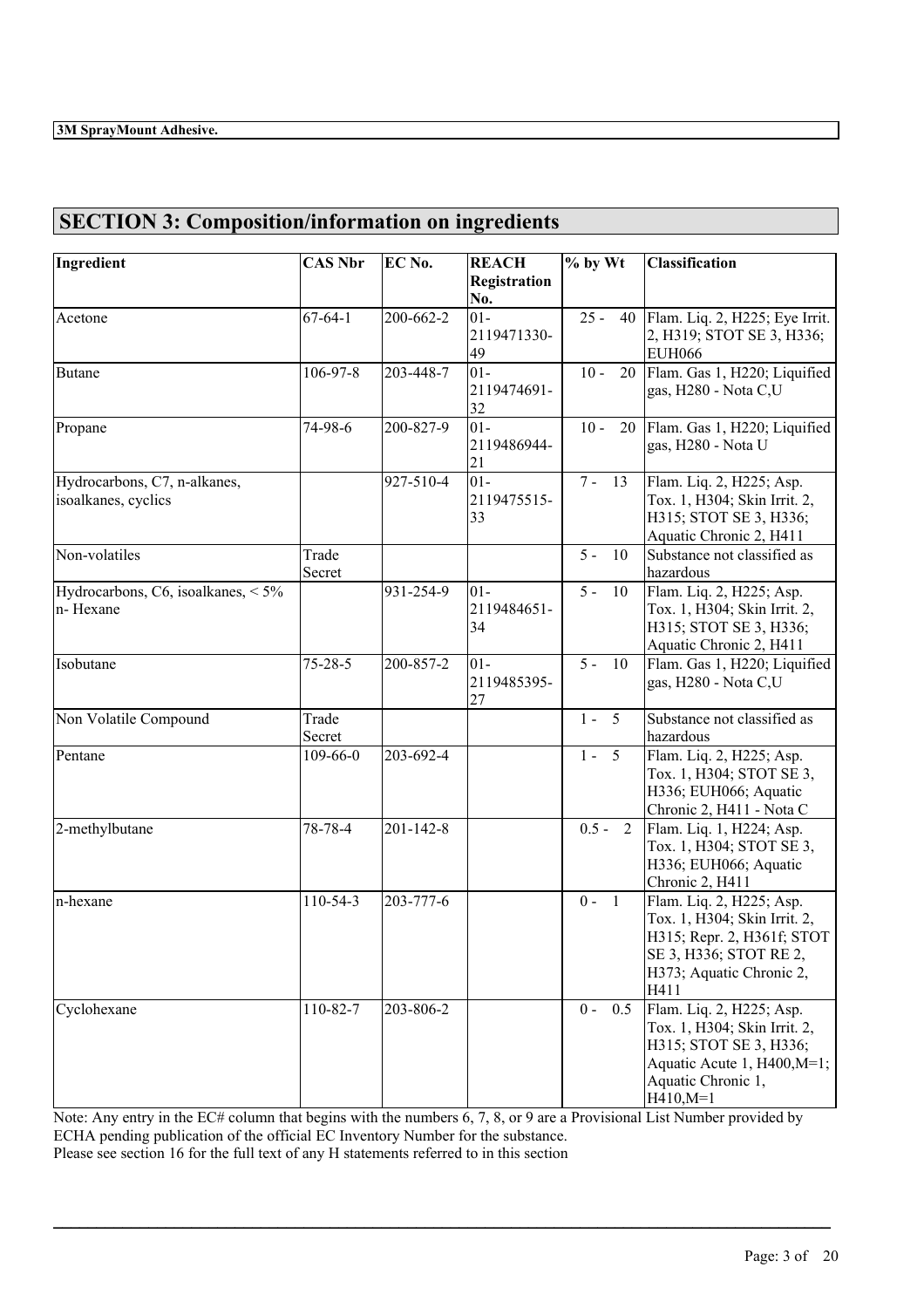For information on ingredient occupational exposure limits or PBT or vPvB status, see sections 8 and 12 of this SDS

## **SECTION 4: First aid measures**

### **4.1. Description of first aid measures**

#### **Inhalation**

Remove person to fresh air. Get medical attention.

### **Skin contact**

Immediately wash with soap and water. Remove contaminated clothing and wash before reuse. If signs/symptoms develop, get medical attention.

### **Eye contact**

Immediately flush with large amounts of water. Remove contact lenses if easy to do. Continue rinsing. Get medical attention.

### **If swallowed**

Do not induce vomiting. Get immediate medical attention.

### **4.2. Most important symptoms and effects, both acute and delayed**

See Section 11.1 Information on toxicological effects

### **4.3. Indication of any immediate medical attention and special treatment required**

Exposure may increase myocardial irritability. Do not administer sympathomimetic drugs unless absolutely necessary.

## **SECTION 5: Fire-fighting measures**

### **5.1. Extinguishing media**

In case of fire: Use a fire fighting agent suitable for flammable liquids such as dry chemical or carbon dioxide to extinguish. Water spray or fog may be used. Do not use straight streams.

### **5.2. Special hazards arising from the substance or mixture**

Closed containers exposed to heat from fire may build pressure and explode.

### **Hazardous Decomposition or By-Products**

| <b>Substance</b> | <b>Condition</b>   |
|------------------|--------------------|
| Aldehydes.       | During combustion. |
| Hydrocarbons.    | During combustion. |
| Carbon monoxide. | During combustion. |
| Carbon dioxide.  | During combustion. |
|                  |                    |

### **5.3. Advice for fire-fighters**

Water may not effectively extinguish fire; however, it should be used to keep fire-exposed containers and surfaces cool and prevent explosive rupture. Wear full protective clothing, including helmet, self-contained, positive pressure or pressure demand breathing apparatus, bunker coat and pants, bands around arms, waist and legs, face mask, and protective covering for exposed areas of the head.

## **SECTION 6: Accidental release measures**

### **6.1. Personal precautions, protective equipment and emergency procedures**

Evacuate area. Keep away from heat/sparks/open flames/hot surfaces. - No smoking. Use only non-sparking tools. Ventilate the area with fresh air. For large spill, or spills in confined spaces, provide mechanical ventilation to disperse or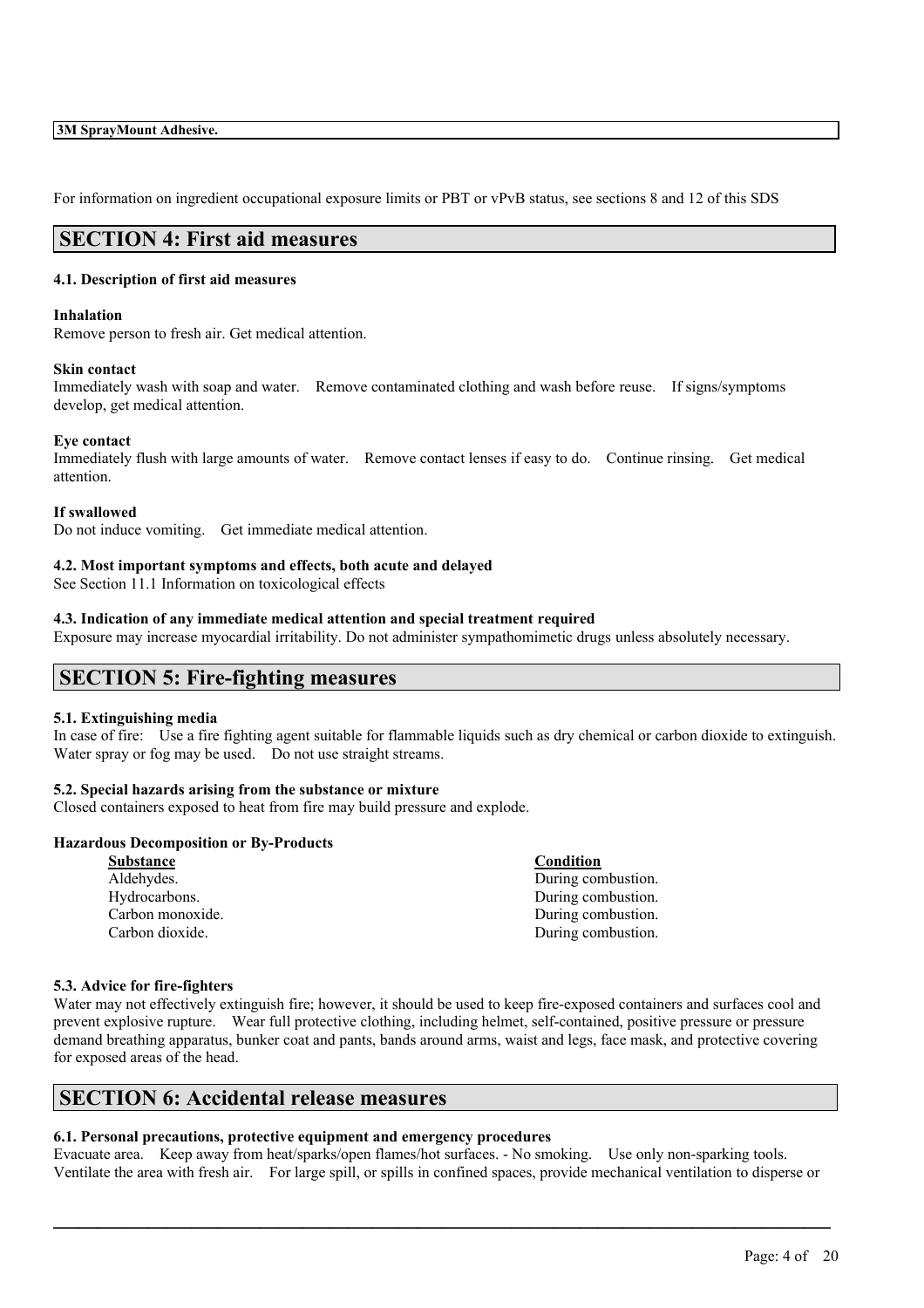exhaust vapours, in accordance with good industrial hygiene practice. Warning! A motor could be an ignition source and could cause flammable gases or vapours in the spill area to burn or explode. Refer to other sections of this SDS for information regarding physical and health hazards, respiratory protection, ventilation, and personal protective equipment.

### **6.2. Environmental precautions**

Avoid release to the environment. For larger spills, cover drains and build dykes to prevent entry into sewer systems or bodies of water.

### **6.3. Methods and material for containment and cleaning up**

If possible, seal leaking container. Place leaking containers in a well-ventilated area, preferably an operating exhaust hood, or if necessary outdoors on an impermeable surface until appropriate packaging for the leaking container or its contents is available. Cover spill area with a fire-extinguishing foam. An appropriate aqueous film forming foam (AFFF) is recommended. Working from around the edges of the spill inward, cover with bentonite, vermiculite, or commercially available inorganic absorbent material. Mix in sufficient absorbent until it appears dry. Remember, adding an absorbent material does not remove a physical, health, or environmental hazard. Collect as much of the spilled material as possible using non-sparking tools. Place in a metal container approved for transportation by appropriate authorities. Clean up residue with an appropriate solvent selected by a qualified and authorised person. Ventilate the area with fresh air. Read and follow safety precautions on the solvent label and Safety Data Sheet. Seal the container. Dispose of collected material as soon as possible.

### **6.4. Reference to other sections**

Refer to Section 8 and Section 13 for more information

## **SECTION 7: Handling and storage**

#### **7.1. Precautions for safe handling**

Do not use in a confined area with minimal air exchange. Keep out of reach of children. Do not handle until all safety precautions have been read and understood. Keep away from heat/sparks/open flames/hot surfaces. - No smoking. Do not spray on an open flame or other ignition source. Do not pierce or burn, even after use. Do not breathe dust/fume/gas/mist/vapours/spray. Do not get in eyes, on skin, or on clothing. Do not eat, drink or smoke when using this product. Wash thoroughly after handling. Avoid contact with oxidising agents (eg. chlorine, chromic acid etc.) Use personal protective equipment (eg. gloves, respirators…) as required.

### **7.2. Conditions for safe storage including any incompatibilities**

Store in a well-ventilated place. Protect from sunlight. Do not expose to temperatures exceeding 50C/122F. Store away from heat. Store away from acids. Store away from oxidising agents.

#### **7.3. Specific end use(s)**

See information in Section 7.1 and 7.2 for handling and storage recommendations. See Section 8 for exposure controls and personal protection recommendations.

## **SECTION 8: Exposure controls/personal protection**

#### **8.1 Control parameters**

### **Occupational exposure limits**

If a component is disclosed in section 3 but does not appear in the table below, an occupational exposure limit is not available for the component.

| Ingredient    | <b>CAS Nbr</b> | Agency | Limit type                                                                           | <b>Additional comments</b> |
|---------------|----------------|--------|--------------------------------------------------------------------------------------|----------------------------|
| <b>Butane</b> | $106 - 97 - 8$ | UK HSC | TWA:1450 mg/m <sup>3</sup> (600<br>ppm); $STEL:1810$ mg/m <sup>3</sup> (750)<br>ppm) |                            |
| Pentane       | $109-66-0$     | UK HSC | TWA:1800 mg/m <sup>3</sup> (600 ppm)                                                 |                            |
| n-hexane      | $110-54-3$     | UK HSC | TWA:72 mg/m3(20 ppm)                                                                 |                            |
| Cyclohexane   | 110-82-7       | UK HSC | TWA:350 mg/m <sup>3</sup> (100)                                                      |                            |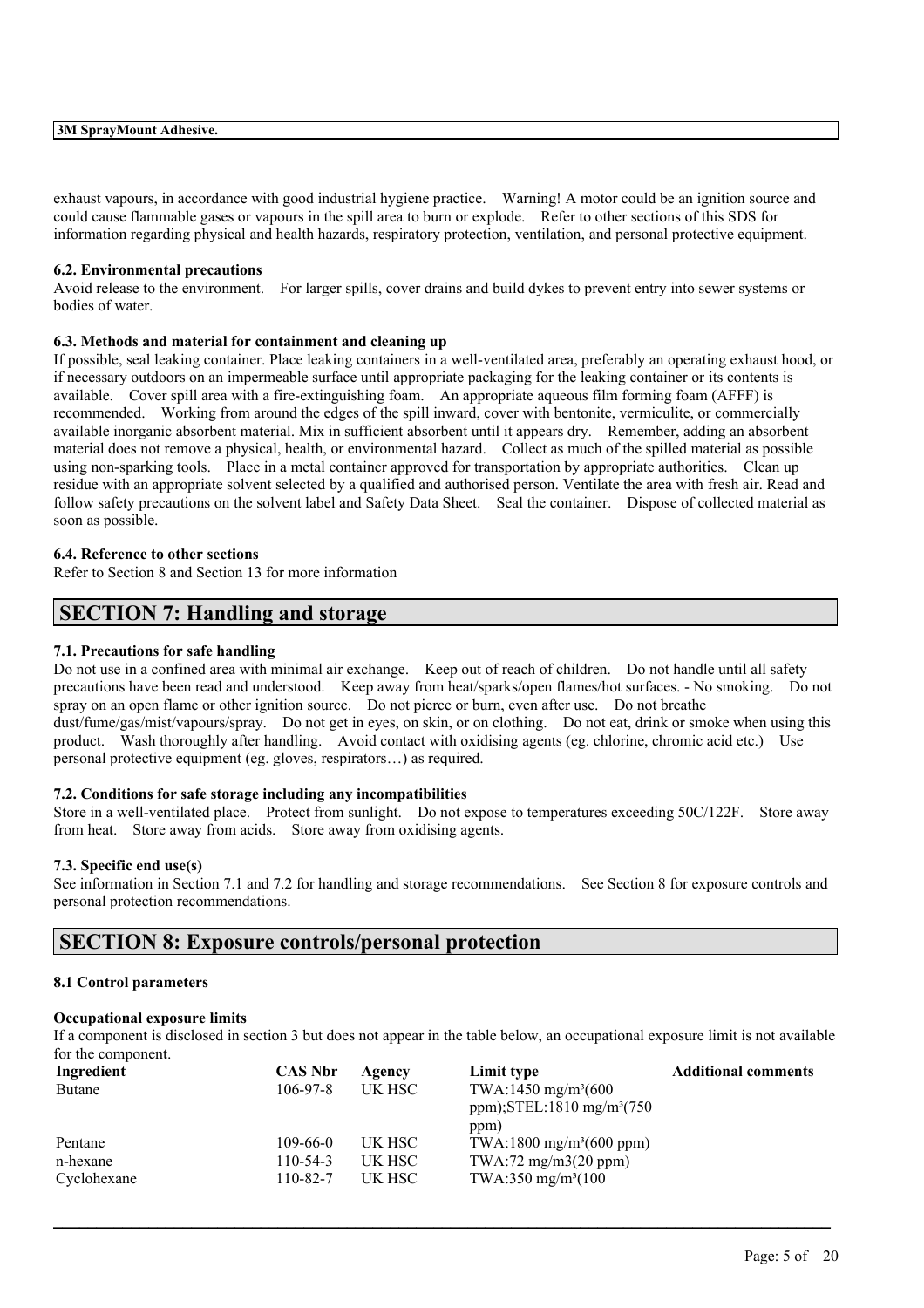| Acetone                                 | $67-64-1$ | UK HSC | ppm); $STEL:1050$ mg/m <sup>3</sup> (300<br>ppm)<br>TWA:1210 mg/m <sup>3</sup> (500<br>ppm);STEL:3620 mg/m <sup>3</sup> (1500<br>ppm) |            |
|-----------------------------------------|-----------|--------|---------------------------------------------------------------------------------------------------------------------------------------|------------|
| Propane                                 | 74-98-6   | UK HSC | Limit value not established:                                                                                                          | asphyxiant |
| 2-methylbutane                          | 78-78-4   | UK HSC | $TWA:1800$ mg/m <sup>3</sup> (600 ppm)                                                                                                |            |
| UK HSC: UK Health and Safety Commission |           |        |                                                                                                                                       |            |
| TWA: Time-Weighted-Average              |           |        |                                                                                                                                       |            |
| $\alpha$                                |           |        |                                                                                                                                       |            |

STEL: Short Term Exposure Limit CEIL: Ceiling

## **Biological limit values**

No biological limit values exist for any of the components listed in Section 3 of this safety data sheet.

### **Derived no effect level (DNEL)**

| Ingredient                                 | Degradation    | Population | Human exposure                           | <b>DNEL</b>             |
|--------------------------------------------|----------------|------------|------------------------------------------|-------------------------|
|                                            | <b>Product</b> |            | pattern                                  |                         |
| Hydrocarbons, C6,<br>isoalkanes, $<$ 5% n- |                | Worker     | Dermal, Long-term<br>exposure (8 hours), | 13,964 mg/kg bw/d       |
| Hexane                                     |                |            | Systemic effects                         |                         |
| Hydrocarbons, C6,                          |                | Worker     | Inhalation, Long-term                    | 5,306 mg/m <sup>3</sup> |
| isoalkanes, $<$ 5% n-                      |                |            | exposure (8 hours),                      |                         |
| Hexane                                     |                |            | Systemic effects                         |                         |
| Hydrocarbons, C7, n-                       |                | Worker     | Dermal, Long-term                        | $300$ mg/kg bw/d        |
| alkanes, isoalkanes,                       |                |            | exposure (8 hours),                      |                         |
| cyclics                                    |                |            | Systemic effects                         |                         |
| Hydrocarbons, C7, n-                       |                | Worker     | Inhalation, Long-term                    | 2,085 mg/m <sup>3</sup> |
| alkanes, isoalkanes,                       |                |            | exposure (8 hours),                      |                         |
| cyclics                                    |                |            | Systemic effects                         |                         |

### **Predicted no effect concentrations (PNEC)**

| Ingredient                   | <b>Degradation</b> | Compartment            | <b>PNEC</b>              |
|------------------------------|--------------------|------------------------|--------------------------|
|                              | Product            |                        |                          |
| Hydrocarbons, C7, n-         |                    | Agricultural soil      | $0.53$ mg/kg d.w.        |
| alkanes, isoalkanes, cyclics |                    |                        |                          |
| Hydrocarbons, C7, n-         |                    | Freshwater             | $0.096$ mg/l             |
| alkanes, isoalkanes, cyclics |                    |                        |                          |
| Hydrocarbons, C7, n-         |                    | Freshwater sediments   | $2.5$ mg/kg d.w.         |
| alkanes, isoalkanes, cyclics |                    |                        |                          |
| Hydrocarbons, C7, n-         |                    | Marine water           | $0.096$ mg/l             |
| alkanes, isoalkanes, cyclics |                    |                        |                          |
| Hydrocarbons, C7, n-         |                    | Marine water sediments | $2.5 \text{ mg/kg}$ d.w. |
| alkanes, isoalkanes, cyclics |                    |                        |                          |

### **8.2. Exposure controls**

In addition, refer to the annex for more information.

### **8.2.1. Engineering controls**

Use in a well-ventilated area. Do not remain in area where available oxygen may be reduced. Use general dilution ventilation and/or local exhaust ventilation to control airborne exposures to below relevant Exposure Limits and/or control dust/fume/gas/mist/vapours/spray. If ventilation is not adequate, use respiratory protection equipment.

 $\mathcal{L}_\mathcal{L} = \mathcal{L}_\mathcal{L} = \mathcal{L}_\mathcal{L} = \mathcal{L}_\mathcal{L} = \mathcal{L}_\mathcal{L} = \mathcal{L}_\mathcal{L} = \mathcal{L}_\mathcal{L} = \mathcal{L}_\mathcal{L} = \mathcal{L}_\mathcal{L} = \mathcal{L}_\mathcal{L} = \mathcal{L}_\mathcal{L} = \mathcal{L}_\mathcal{L} = \mathcal{L}_\mathcal{L} = \mathcal{L}_\mathcal{L} = \mathcal{L}_\mathcal{L} = \mathcal{L}_\mathcal{L} = \mathcal{L}_\mathcal{L}$ 

### **8.2.2. Personal protective equipment (PPE)**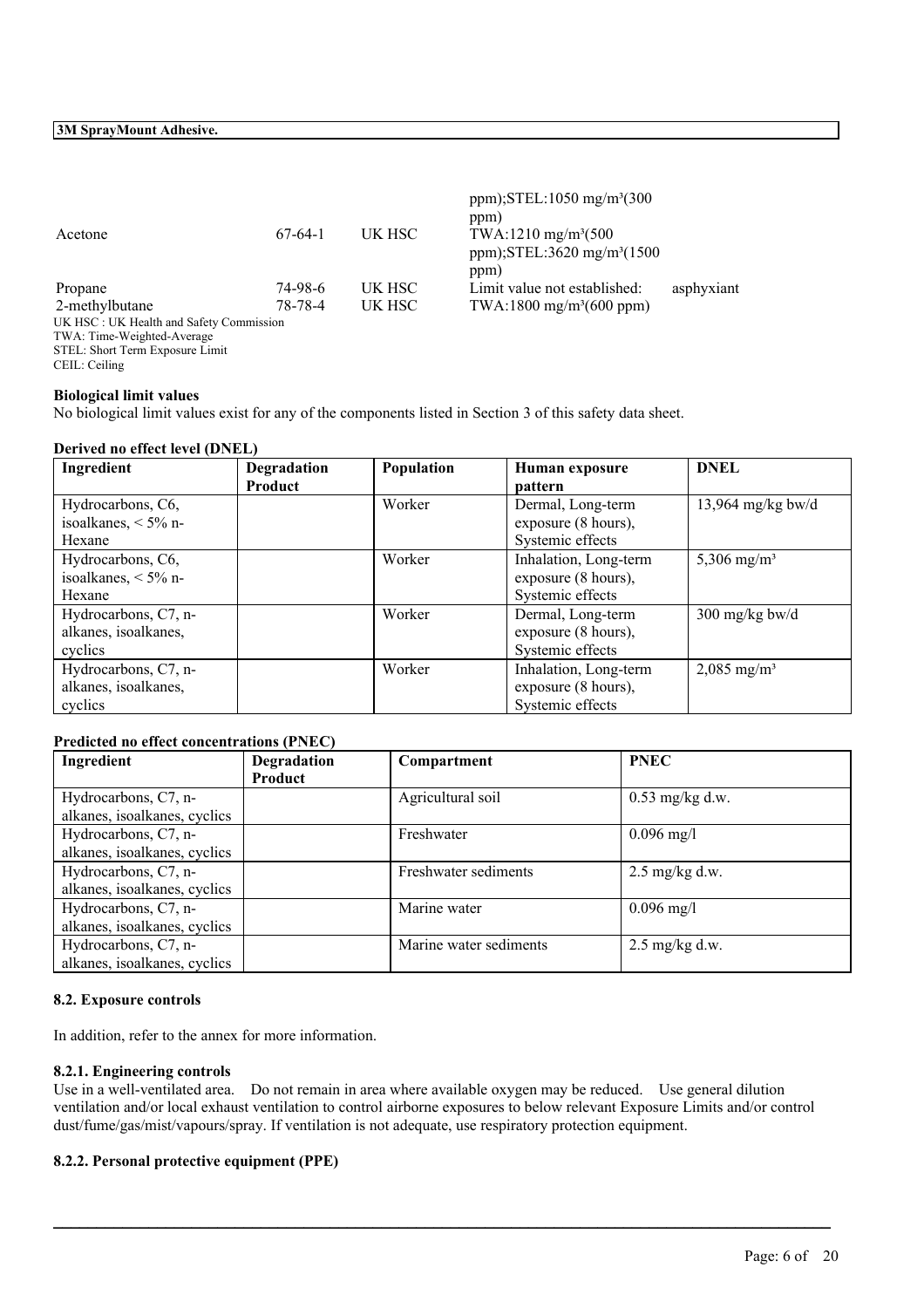### **Eye/face protection**

Select and use eye/face protection to prevent contact based on the results of an exposure assessment. The following eye/face protection(s) are recommended: Indirect vented goggles.

*Applicable Norms/Standards* Use eye protection conforming to EN 166

### **Skin/hand protection**

Select and use gloves and/or protective clothing approved to relevant local standards to prevent skin contact based on the results of an exposure assessment. Selection should be based on use factors such as exposure levels, concentration of the substance or mixture, frequency and duration, physical challenges such as temperature extremes, and other use conditions. Consult with your glove and/or protective clothing manufacturer for selection of appropriate compatible gloves/protective clothing. Note: Nitrile gloves may be worn over polymer laminate gloves to improve dexterity. Gloves made from the following material(s) are recommended:

Butyl rubber. No data available No data available Polymer laminate No data available No data available No data available

**Material Thickness (mm) Breakthrough Time**

*Applicable Norms/Standards* Use gloves tested to EN 374

#### **Respiratory protection**

An exposure assessment may be needed to decide if a respirator is required. If a respirator is needed, use respirators as part of a full respiratory protection program. Based on the results of the exposure assessment, select from the following respirator type(s) to reduce inhalation exposure:

Half facepiece or full facepiece air-purifying respirator suitable for organic vapours and particulates Half facepiece or full facepiece supplied-air respirator Organic vapour respirators may have short service life.

For questions about suitability for a specific application, consult with your respirator manufacturer.

*Applicable Norms/Standards* Use a respirator conforming to EN 140 or EN 136 Use a respirator conforming to EN 140 or EN 136: filter types A & P

### **8.2.3. Environmental exposure controls**

Refer to Annex

## **SECTION 9: Physical and chemical properties**

### **9.1. Information on basic physical and chemical properties**

| Liquid.                                                  |
|----------------------------------------------------------|
| Aerosol                                                  |
| Transparent-white liquid in Aerosol; Strong ketone odour |
| No data available.                                       |
| Not applicable.                                          |
| Not applicable.                                          |
| Not applicable.                                          |
| Not applicable.                                          |
| Not classified                                           |
| Not classified                                           |
|                                                          |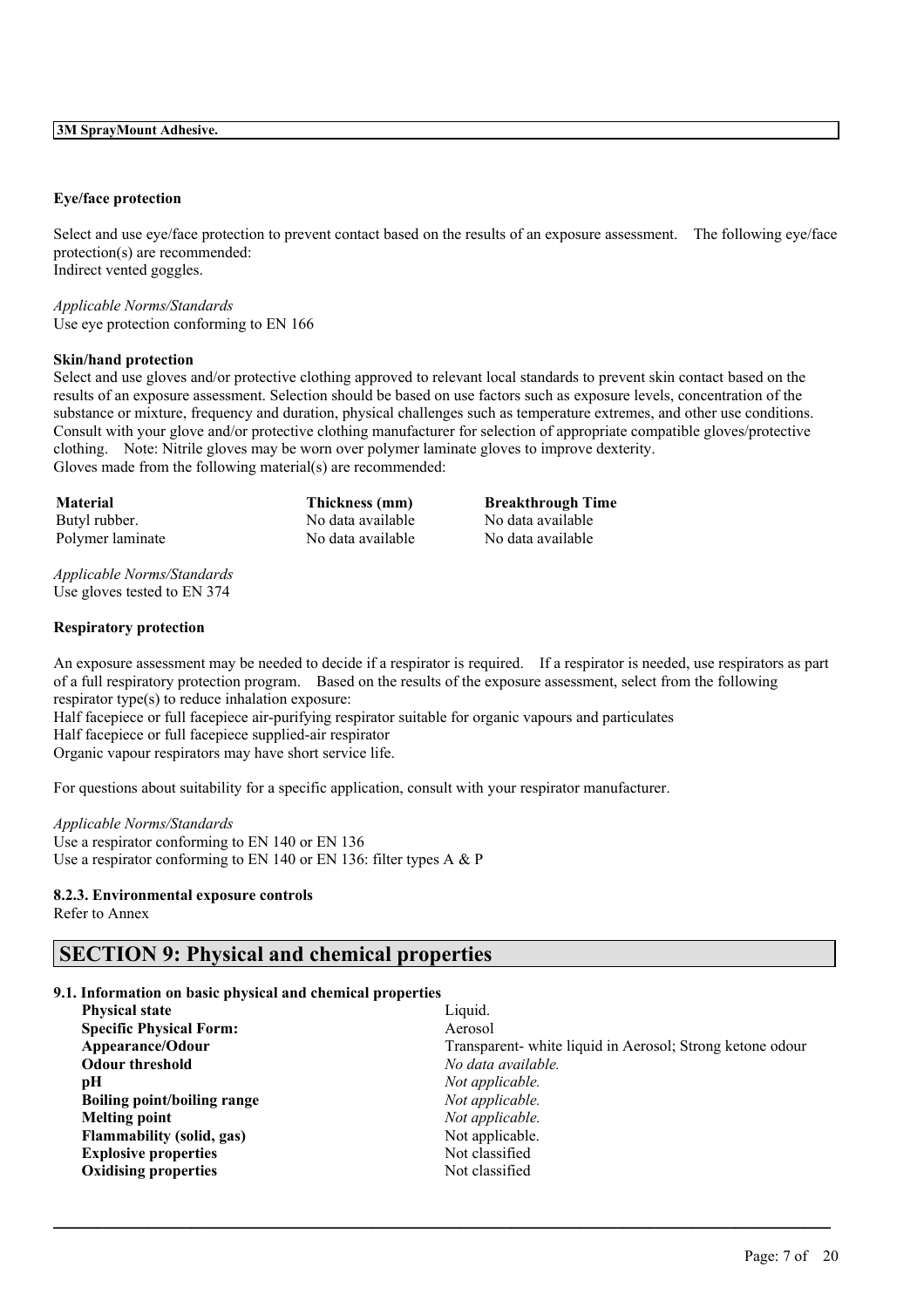| Flash point                            | -46 °C [Test Method: Closed Cup] |
|----------------------------------------|----------------------------------|
| <b>Autoignition temperature</b>        | No data available.               |
| <b>Flammable Limits(LEL)</b>           | No data available.               |
| <b>Flammable Limits(UEL)</b>           | No data available.               |
| Vapour pressure                        | No data available.               |
| <b>Relative density</b>                | $0.706$ [Ref Std: WATER=1]       |
| <b>Water solubility</b>                | Negligible                       |
| Solubility- non-water                  | No data available.               |
| Partition coefficient: n-octanol/water | No data available.               |
| <b>Evaporation rate</b>                | No data available.               |
| Vapour density                         | Not applicable.                  |
| <b>Decomposition temperature</b>       | No data available.               |
| Viscositv                              | Not applicable.                  |
| Densitv                                | $0.706$ g/ml                     |
| Other information                      |                                  |
| <b>EU Volatile Organic Compounds</b>   | No data available.               |

 $9.2. C$ **Percent volatile** 88.5 % weight

## **SECTION 10: Stability and reactivity**

### **10.1 Reactivity**

This material may be reactive with certain agents under certain conditions - see the remaining headings in this section

**10.2 Chemical stability** Stable.

## **10.3 Possibility of hazardous reactions**

Hazardous polymerisation will not occur.

**10.4 Conditions to avoid** Heat. Sparks and/or flames.

**10.5 Incompatible materials** None known.

### **10.6 Hazardous decomposition products**

None known.

Refer to section 5.2 for hazardous decomposition products during combustion.

## **SECTION 11: Toxicological information**

The information below may not agree with the EU material classification in Section 2 and/or the ingredient classifications in Section 3 if specific ingredient classifications are mandated by a competent authority. In addition, statements and data presented in Section 11 are based on UN GHS calculation rules and classifications derived from **3M assessments.**

 $\mathcal{L}_\mathcal{L} = \mathcal{L}_\mathcal{L} = \mathcal{L}_\mathcal{L} = \mathcal{L}_\mathcal{L} = \mathcal{L}_\mathcal{L} = \mathcal{L}_\mathcal{L} = \mathcal{L}_\mathcal{L} = \mathcal{L}_\mathcal{L} = \mathcal{L}_\mathcal{L} = \mathcal{L}_\mathcal{L} = \mathcal{L}_\mathcal{L} = \mathcal{L}_\mathcal{L} = \mathcal{L}_\mathcal{L} = \mathcal{L}_\mathcal{L} = \mathcal{L}_\mathcal{L} = \mathcal{L}_\mathcal{L} = \mathcal{L}_\mathcal{L}$ 

**11.1 Information on Toxicological effects**

**Signs and Symptoms of Exposure**

Page: 8 of 20

**Substance Condition**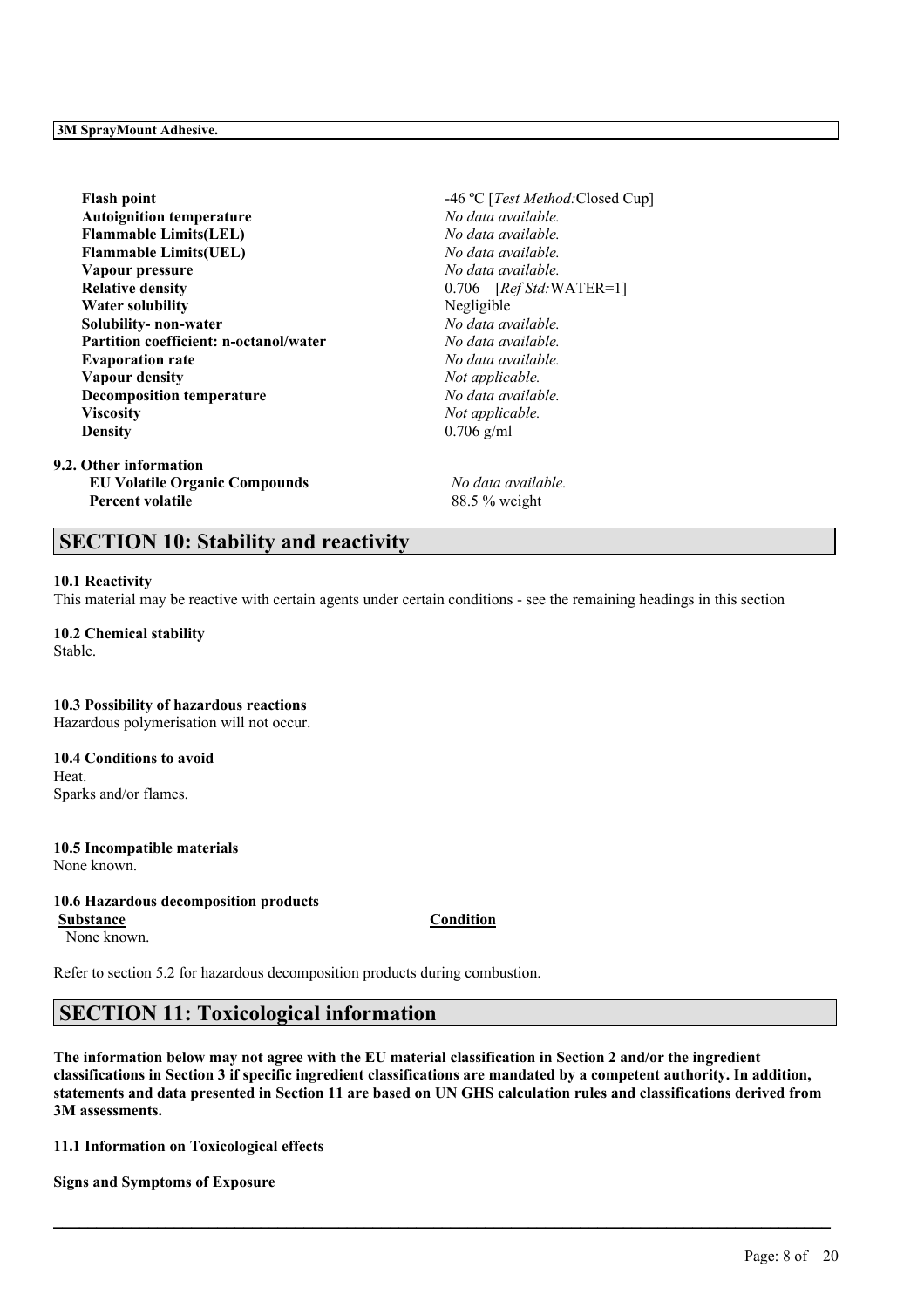### Based on test data and/or information on the components, this material may produce the following health effects:

### **Inhalation**

Simple asphyxiation: Signs/symptoms may include increased heart rate, rapid respirations, drowsiness, headache, incoordination, altered judgement, nausea, vomiting, lethargy, seizures, coma, and may be fatal. Respiratory tract irritation: Signs/symptoms may include cough, sneezing, nasal discharge, headache, hoarseness, and nose and throat pain. May cause target organ effects after inhalation.

### **Skin contact**

Skin Irritation: Signs/symptoms may include localised redness, swelling, itching, dryness, cracking, blistering, and pain. Dermal Defatting: Signs/symptoms may include localised redness, itching, drying and cracking of skin.

### **Eye contact**

Severe eye irritation: Signs/symptoms may include significant redness, swelling, pain, tearing, cloudy appearance of the cornea, and impaired vision.

### **Ingestion**

Chemical (aspiration) pneumonitis: Signs/symptoms may include coughing, gasping, choking, burning of the mouth, difficulty breathing, bluish coloured skin (cyanosis), and may be fatal. Gastrointestinal irritation: Signs/symptoms may include abdominal pain, stomach upset, nausea, vomiting and diarrhoea. May cause additional health effects (see below).

### **Additional Health Effects:**

### **Single exposure may cause target organ effects:**

Central nervous system (CNS) depression: Signs/symptoms may include headache, dizziness, drowsiness, incoordination, nausea, slowed reaction time, slurred speech, giddiness, and unconsciousness.

Single exposure, above recommended guidelines, may cause:

Cardiac sensitisation: Signs/symptoms may include irregular heartbeat (arrhythmia), faintness, chest pain, and may be fatal.

### **Reproductive/Developmental Toxicity:**

Contains a chemical or chemicals which can cause birth defects or other reproductive harm.

### **Toxicological Data**

If a component is disclosed in section 3 but does not appear in a table below, either no data are available for that endpoint or the data are not sufficient for classification.

### **Acute Toxicity**

| Name                                             | Route       | <b>Species</b> | Value                                             |
|--------------------------------------------------|-------------|----------------|---------------------------------------------------|
| Overall product                                  | Dermal      |                | No data available; calculated $ATE > 5,000$ mg/kg |
| Overall product                                  | Ingestion   |                | No data available; calculated $ATE > 5,000$ mg/kg |
| Acetone                                          | Dermal      | Rabbit         | $LD50 > 15,688$ mg/kg                             |
| Acetone                                          | Inhalation- | Rat            | $LC50$ 76 mg/l                                    |
|                                                  | Vapour (4   |                |                                                   |
|                                                  | hours)      |                |                                                   |
| Acetone                                          | Ingestion   | Rat            | LD50<br>$5,800$ mg/kg                             |
| Propane                                          | Inhalation- | Rat            | $LC50 > 200,000$ ppm                              |
|                                                  | Gas $(4)$   |                |                                                   |
|                                                  | hours)      |                |                                                   |
| Butane                                           | Inhalation- | Rat            | LC50<br>277,000 ppm                               |
|                                                  | Gas $(4)$   |                |                                                   |
|                                                  | hours)      |                |                                                   |
| Isobutane                                        | Inhalation- | Rat            | LC50<br>276,000 ppm                               |
|                                                  | Gas $(4)$   |                |                                                   |
|                                                  | hours)      |                |                                                   |
| Hydrocarbons, C7, n-alkanes, isoalkanes, cyclics | Inhalation- | Not            | $LC50 > 20$ mg/l                                  |
|                                                  | Vapour (4   | available      |                                                   |
|                                                  | hours)      |                |                                                   |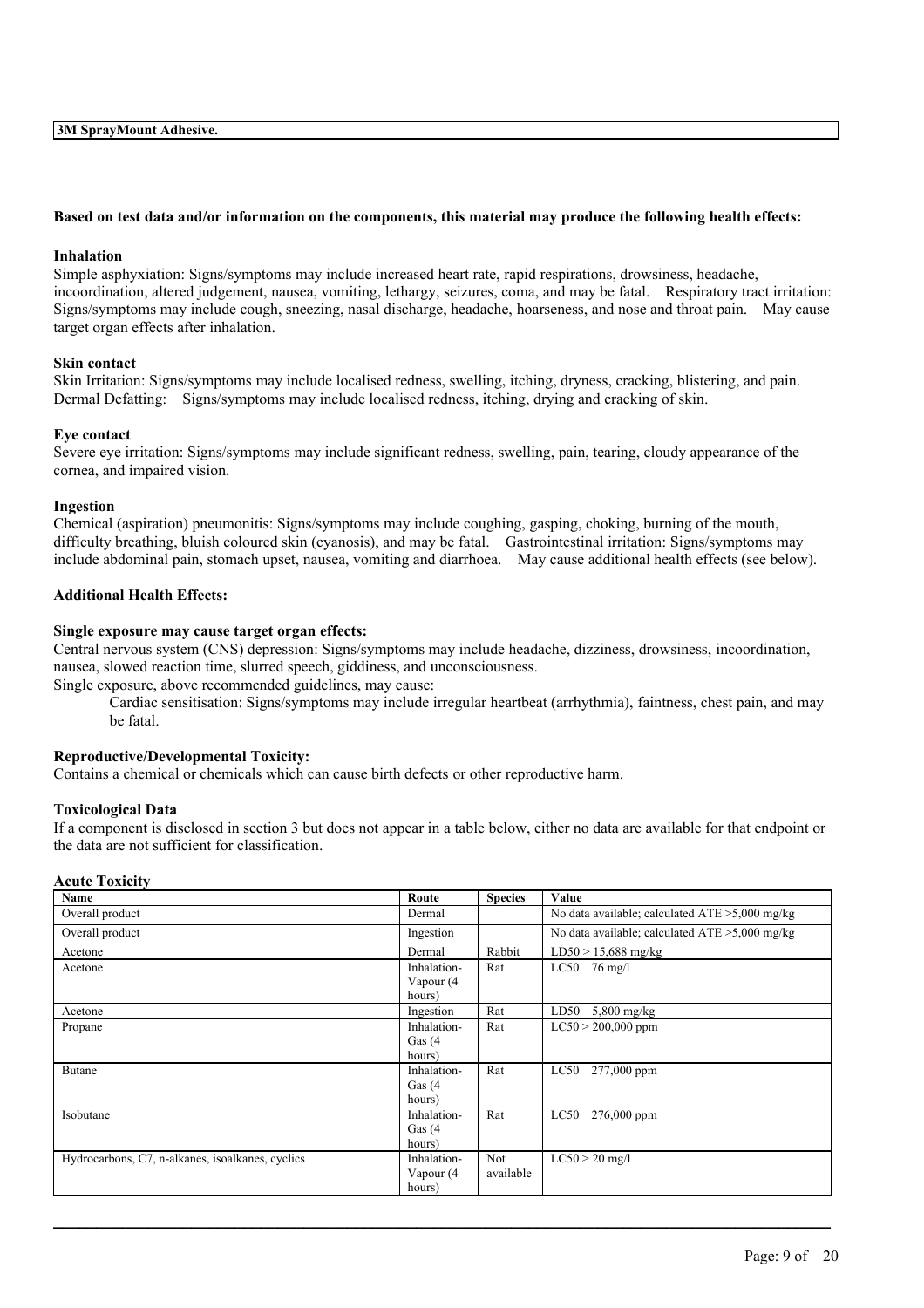| Hydrocarbons, C7, n-alkanes, isoalkanes, cyclics | Dermal      | Rabbit | $LD50 > 2,000$ mg/kg                       |
|--------------------------------------------------|-------------|--------|--------------------------------------------|
| Hydrocarbons, C7, n-alkanes, isoalkanes, cyclics | Ingestion   | Rat    | $LD50 > 5,000$ mg/kg                       |
| Hydrocarbons, C6, isoalkanes, < 5% n- Hexane     | Dermal      |        | $LD50 > 5,000$ mg/kg                       |
| Hydrocarbons, C6, isoalkanes, < 5% n- Hexane     | Inhalation- | Rat    | $LC50 > 20$ mg/l                           |
|                                                  | Vapour (4   |        |                                            |
|                                                  | hours)      |        |                                            |
| Hydrocarbons, C6, isoalkanes, < 5% n- Hexane     | Ingestion   | Rat    | $LD50 > 5,000$ mg/kg                       |
| Pentane                                          | Dermal      | Rabbit | LD50 3,000 mg/kg                           |
| Pentane                                          | Inhalation- | Rat    | $LC50 > 18$ mg/l                           |
|                                                  | Vapour (4   |        |                                            |
|                                                  | hours)      |        |                                            |
| Pentane                                          | Ingestion   | Rat    | $LD50 > 2,000$ mg/kg                       |
| Non-volatiles                                    | Dermal      |        | LD50 estimated to be $> 5,000$ mg/kg       |
| Non-volatiles                                    | Ingestion   |        | LD50 estimated to be $2,000 - 5,000$ mg/kg |
| Non Volatile Compound                            | Dermal      |        | LD50 estimated to be $> 5,000$ mg/kg       |
| Non Volatile Compound                            | Ingestion   | Rat    | $LD50 > 34,000$ mg/kg                      |
| 2-methylbutane                                   | Dermal      | Rabbit | LD50 $3,000 \text{ mg/kg}$                 |
| 2-methylbutane                                   | Inhalation- | Rat    | $LC50 > 18$ mg/l                           |
|                                                  | Vapour (4   |        |                                            |
|                                                  | hours)      |        |                                            |
| 2-methylbutane                                   | Ingestion   | Rat    | $LD50 > 2,000$ mg/kg                       |
| n-hexane                                         | Dermal      | Rabbit | $LD50 > 2,000$ mg/kg                       |
| n-hexane                                         | Inhalation- | Rat    | LC50 170 mg/l                              |
|                                                  | Vapour (4   |        |                                            |
|                                                  | hours)      |        |                                            |
| n-hexane                                         | Ingestion   | Rat    | $LD50 > 28,700$ mg/kg                      |
| Cyclohexane                                      | Dermal      | Rat    | $LD50 > 2,000$ mg/kg                       |
| Cyclohexane                                      | Inhalation- | Rat    | $LC50 > 32.9$ mg/l                         |
|                                                  | Vapour (4   |        |                                            |
|                                                  | hours)      |        |                                            |
| Cyclohexane                                      | Ingestion   | Rat    | LD50<br>$6,200$ mg/kg                      |

 $\overline{ATE}$  = acute toxicity estimate

## **Skin Corrosion/Irritation**

| Name                                             | <b>Species</b> | Value                     |
|--------------------------------------------------|----------------|---------------------------|
|                                                  |                |                           |
| Acetone                                          | Mouse          | Minimal irritation        |
| Propane                                          | Rabbit         | Minimal irritation        |
| <b>Butane</b>                                    | Professio      | No significant irritation |
|                                                  | nal            |                           |
|                                                  | judgemen       |                           |
|                                                  |                |                           |
| Isobutane                                        | Professio      | No significant irritation |
|                                                  | nal            |                           |
|                                                  | judgemen       |                           |
|                                                  |                |                           |
| Hydrocarbons, C7, n-alkanes, isoalkanes, cyclics | Professio      | Irritant                  |
|                                                  | nal            |                           |
|                                                  | judgemen       |                           |
| Hydrocarbons, C6, isoalkanes, < 5% n- Hexane     | <b>Not</b>     | Irritant                  |
|                                                  | available      |                           |
| Pentane                                          | Rabbit         | Minimal irritation        |
| Non-volatiles                                    | Professio      | No significant irritation |
|                                                  | nal            |                           |
|                                                  | judgemen       |                           |
|                                                  |                |                           |
| 2-methylbutane                                   | Rabbit         | Minimal irritation        |
| n-hexane                                         | Human          | Mild irritant             |
|                                                  | and            |                           |
|                                                  | animal         |                           |
| Cyclohexane                                      | Rabbit         | Mild irritant             |

 $\mathcal{L}_\mathcal{L} = \mathcal{L}_\mathcal{L} = \mathcal{L}_\mathcal{L} = \mathcal{L}_\mathcal{L} = \mathcal{L}_\mathcal{L} = \mathcal{L}_\mathcal{L} = \mathcal{L}_\mathcal{L} = \mathcal{L}_\mathcal{L} = \mathcal{L}_\mathcal{L} = \mathcal{L}_\mathcal{L} = \mathcal{L}_\mathcal{L} = \mathcal{L}_\mathcal{L} = \mathcal{L}_\mathcal{L} = \mathcal{L}_\mathcal{L} = \mathcal{L}_\mathcal{L} = \mathcal{L}_\mathcal{L} = \mathcal{L}_\mathcal{L}$ 

## **Serious Eye Damage/Irritation**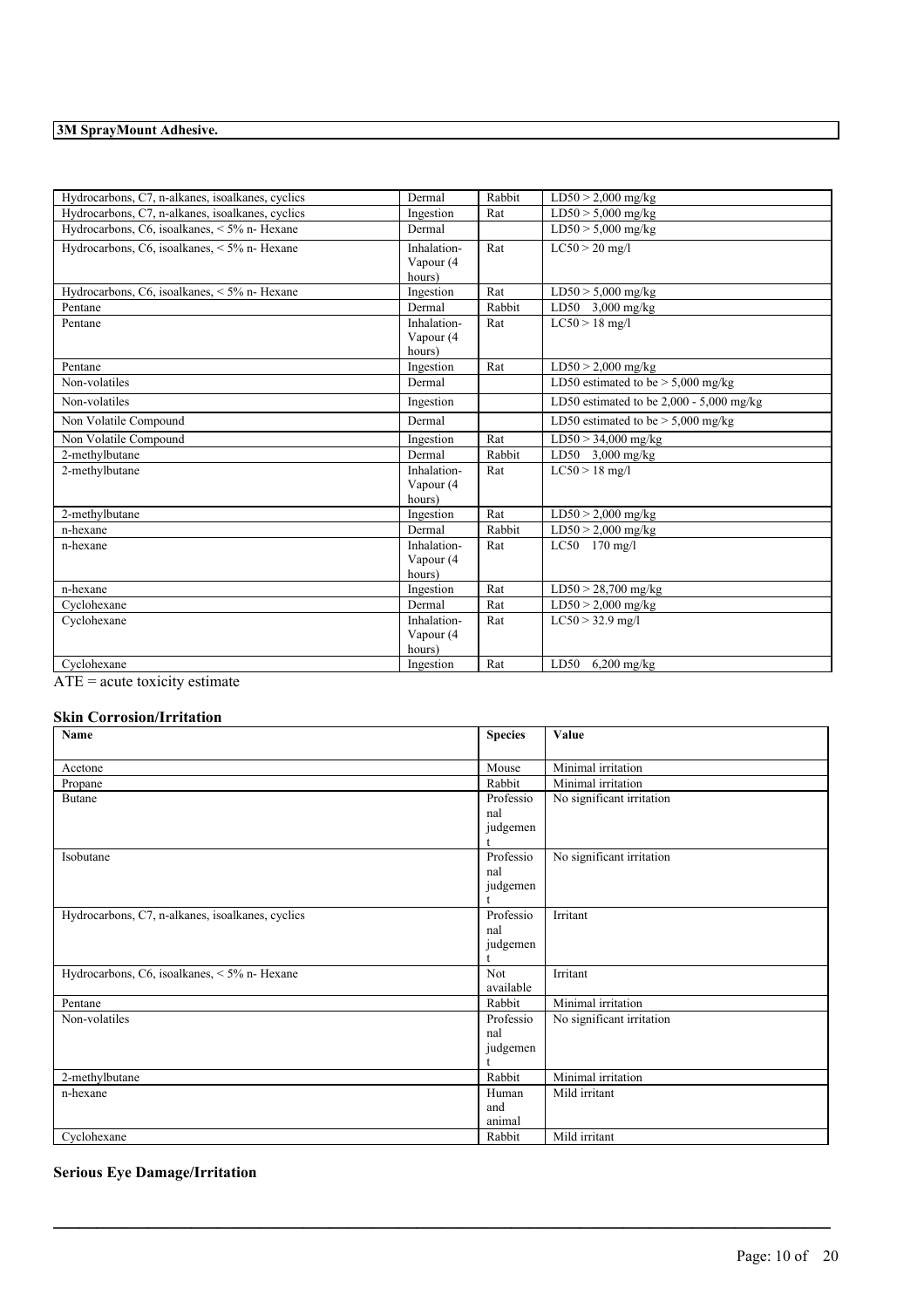| Name                                             | <b>Species</b> | Value                     |
|--------------------------------------------------|----------------|---------------------------|
|                                                  |                |                           |
| Acetone                                          | Rabbit         | Severe irritant           |
| Propane                                          | Rabbit         | Mild irritant             |
| Butane                                           | Rabbit         | No significant irritation |
| Isobutane                                        | Professio      | No significant irritation |
|                                                  | nal            |                           |
|                                                  | judgemen       |                           |
|                                                  |                |                           |
| Hydrocarbons, C7, n-alkanes, isoalkanes, cyclics | Professio      | No significant irritation |
|                                                  | nal            |                           |
|                                                  | judgemen       |                           |
|                                                  |                |                           |
| Pentane                                          | Rabbit         | Mild irritant             |
| 2-methylbutane                                   | Rabbit         | Mild irritant             |
| n-hexane                                         | Rabbit         | Mild irritant             |
| Cyclohexane                                      | Rabbit         | Mild irritant             |

### **Skin Sensitisation**

| Name                                             | <b>Species</b> | Value          |
|--------------------------------------------------|----------------|----------------|
|                                                  |                |                |
| Hydrocarbons, C7, n-alkanes, isoalkanes, cyclics | Not            | Not classified |
|                                                  | available      |                |
| Pentane                                          | Guinea         | Not classified |
|                                                  | pig            |                |
| Non-volatiles                                    | Professio      | Not classified |
|                                                  | nal            |                |
|                                                  | judgemen       |                |
|                                                  |                |                |
| 2-methylbutane                                   | Guinea         | Not classified |
|                                                  | pig            |                |
| n-hexane                                         | Human          | Not classified |

## **Respiratory Sensitisation**

For the component/components, either no data is currently available or the data is not sufficient for classification.

## **Germ Cell Mutagenicity**

| Name           | Route    | Value                                                                           |
|----------------|----------|---------------------------------------------------------------------------------|
|                |          |                                                                                 |
| Acetone        | In vivo  | Not mutagenic                                                                   |
| Acetone        | In Vitro | Some positive data exist, but the data are not<br>sufficient for classification |
| Propane        | In Vitro | Not mutagenic                                                                   |
| Butane         | In Vitro | Not mutagenic                                                                   |
| Isobutane      | In Vitro | Not mutagenic                                                                   |
| Pentane        | In vivo  | Not mutagenic                                                                   |
| Pentane        | In Vitro | Some positive data exist, but the data are not<br>sufficient for classification |
| 2-methylbutane | In vivo  | Not mutagenic                                                                   |
| 2-methylbutane | In Vitro | Some positive data exist, but the data are not<br>sufficient for classification |
| n-hexane       | In Vitro | Not mutagenic                                                                   |
| n-hexane       | In vivo  | Not mutagenic                                                                   |
| Cyclohexane    | In Vitro | Not mutagenic                                                                   |
| Cyclohexane    | In vivo  | Some positive data exist, but the data are not<br>sufficient for classification |

## **Carcinogenicity**

| Name     | Route             | <b>Species</b>     | Value                                          |
|----------|-------------------|--------------------|------------------------------------------------|
| Acetone  | Not<br>specified. | Multiple<br>anımal | Not carcinogenic                               |
|          |                   | species            |                                                |
| n-hexane | Dermal            | Mouse              | Not carcinogenic                               |
| n-hexane | Inhalation        | Mouse              | Some positive data exist, but the data are not |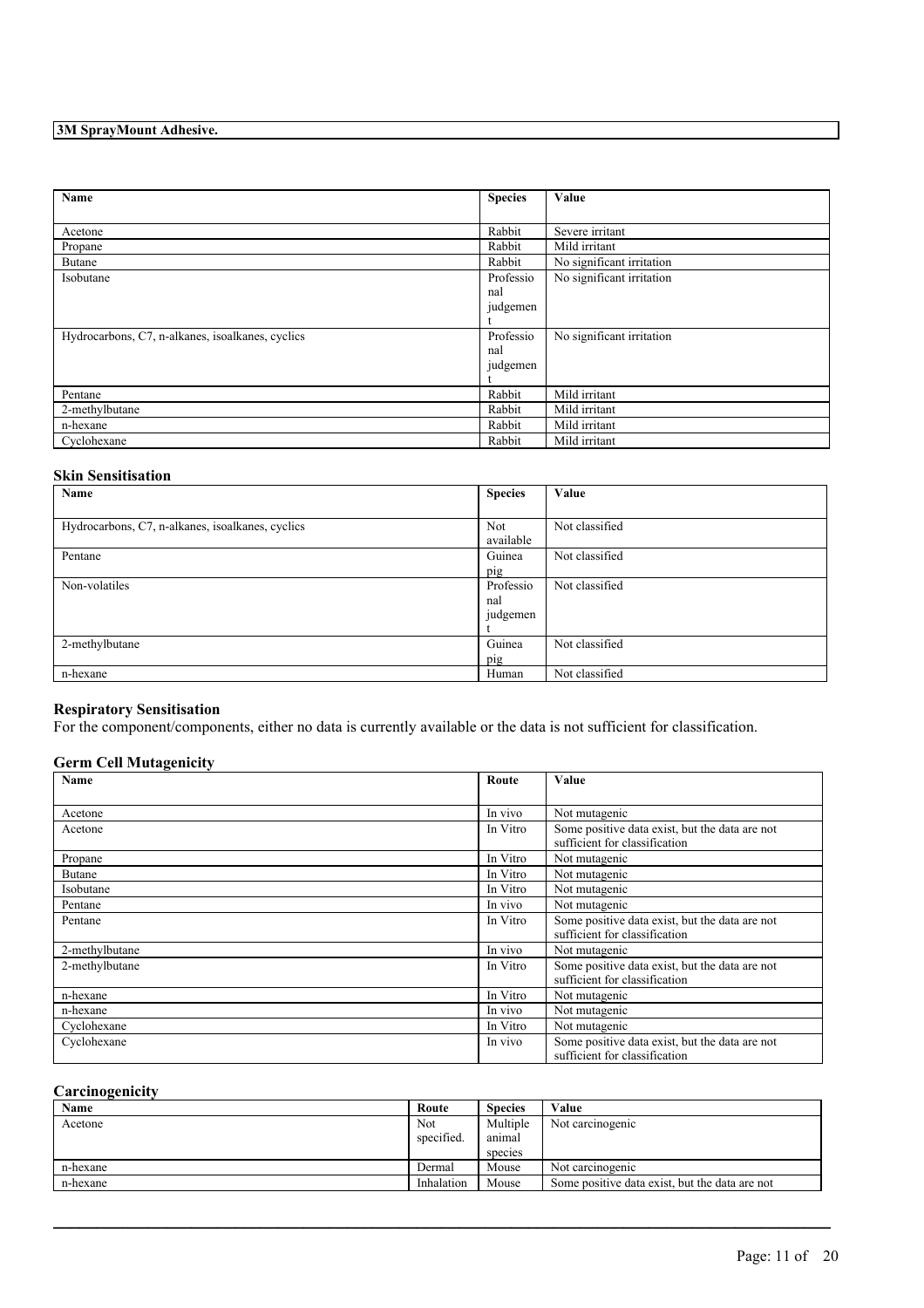|  | su<br>า เ ก เร<br>. ОТ<br>15H<br>. |
|--|------------------------------------|

## **Reproductive Toxicity**

## **Reproductive and/or Developmental Effects**

| <b>Name</b>    | Route      | Value                                  | <b>Species</b> | <b>Test result</b> | <b>Exposure</b> |
|----------------|------------|----------------------------------------|----------------|--------------------|-----------------|
|                |            |                                        |                |                    | <b>Duration</b> |
| Acetone        | Ingestion  | Not classified for male reproduction   | Rat            | NOAEL              | 13 weeks        |
|                |            |                                        |                | 1.700              |                 |
|                |            |                                        |                | mg/kg/day          |                 |
| Acetone        | Inhalation | Not classified for development         | Rat            | <b>NOAEL 5.2</b>   | during          |
|                |            |                                        |                | mg/l               | organogenesis   |
| Pentane        | Ingestion  | Not classified for development         | Rat            | <b>NOAEL</b>       | during          |
|                |            |                                        |                | 1.000              | organogenesis   |
|                |            |                                        |                | mg/kg/day          |                 |
| Pentane        | Inhalation | Not classified for development         | Rat            | NOAEL 30           | during          |
|                |            |                                        |                | mg/l               | organogenesis   |
| 2-methylbutane | Ingestion  | Not classified for development         | Rat            | NOAEL              | during          |
|                |            |                                        |                | 1.000              | organogenesis   |
|                |            |                                        |                | mg/kg/day          |                 |
| 2-methylbutane | Inhalation | Not classified for development         | Rat            | <b>NOAEL 30</b>    | during          |
|                |            |                                        |                | mg/l               | organogenesis   |
| n-hexane       | Ingestion  | Not classified for development         | Mouse          | <b>NOAEL</b>       | during          |
|                |            |                                        |                | 2,200              | organogenesis   |
|                |            |                                        |                | mg/kg/day          |                 |
| n-hexane       | Inhalation | Not classified for development         | Rat            | NOAEL 0.7          | during          |
|                |            |                                        |                | mg/l               | gestation       |
| n-hexane       | Ingestion  | Toxic to male reproduction             | Rat            | NOAEL              | 90 days         |
|                |            |                                        |                | 1.140              |                 |
|                |            |                                        |                | mg/kg/day          |                 |
| n-hexane       | Inhalation | Toxic to male reproduction             | Rat            | LOAEL 3.52         | 28 days         |
|                |            |                                        |                | mg/l               |                 |
| Cyclohexane    | Inhalation | Not classified for female reproduction | Rat            | <b>NOAEL 24</b>    | 2 generation    |
|                |            |                                        |                | mg/l               |                 |
| Cyclohexane    | Inhalation | Not classified for male reproduction   | Rat            | <b>NOAEL 24</b>    | 2 generation    |
|                |            |                                        |                | mg/l               |                 |
| Cyclohexane    | Inhalation | Not classified for development         | Rat            | NOAEL 6.9          | 2 generation    |
|                |            |                                        |                | mg/l               |                 |
|                |            |                                        |                |                    |                 |

## **Target Organ(s)**

## **Specific Target Organ Toxicity - single exposure**

| <b>Name</b>   | Route      | <b>Target Organ(s)</b>               | Value                                                                              | <b>Species</b>         | <b>Test result</b>            | <b>Exposure</b><br><b>Duration</b> |
|---------------|------------|--------------------------------------|------------------------------------------------------------------------------------|------------------------|-------------------------------|------------------------------------|
| Acetone       | Inhalation | central nervous<br>system depression | May cause drowsiness or<br>dizziness                                               | Human                  | <b>NOAEL Not</b><br>available |                                    |
| Acetone       | Inhalation | respiratory irritation               | Some positive data exist, but the<br>data are not sufficient for<br>classification | Human                  | <b>NOAEL Not</b><br>available |                                    |
| Acetone       | Inhalation | immune system                        | Not classified                                                                     | Human                  | <b>NOAEL 1.19</b><br>mg/l     | 6 hours                            |
| Acetone       | Inhalation | liver                                | Not classified                                                                     | Guinea<br>pig          | <b>NOAEL Not</b><br>available |                                    |
| Acetone       | Ingestion  | central nervous<br>system depression | May cause drowsiness or<br>dizziness                                               | Human                  | <b>NOAEL Not</b><br>available | poisoning<br>and/or abuse          |
| Propane       | Inhalation | cardiac sensitisation                | Causes damage to organs                                                            | Human                  | <b>NOAEL Not</b><br>available |                                    |
| Propane       | Inhalation | central nervous<br>system depression | May cause drowsiness or<br>dizziness                                               | Human                  | <b>NOAEL Not</b><br>available |                                    |
| Propane       | Inhalation | respiratory irritation               | Not classified                                                                     | Human                  | <b>NOAEL Not</b><br>available |                                    |
| <b>Butane</b> | Inhalation | cardiac sensitisation                | Causes damage to organs                                                            | Human                  | <b>NOAEL Not</b><br>available |                                    |
| Butane        | Inhalation | central nervous<br>system depression | May cause drowsiness or<br>dizziness                                               | Human<br>and<br>animal | <b>NOAEL Not</b><br>available |                                    |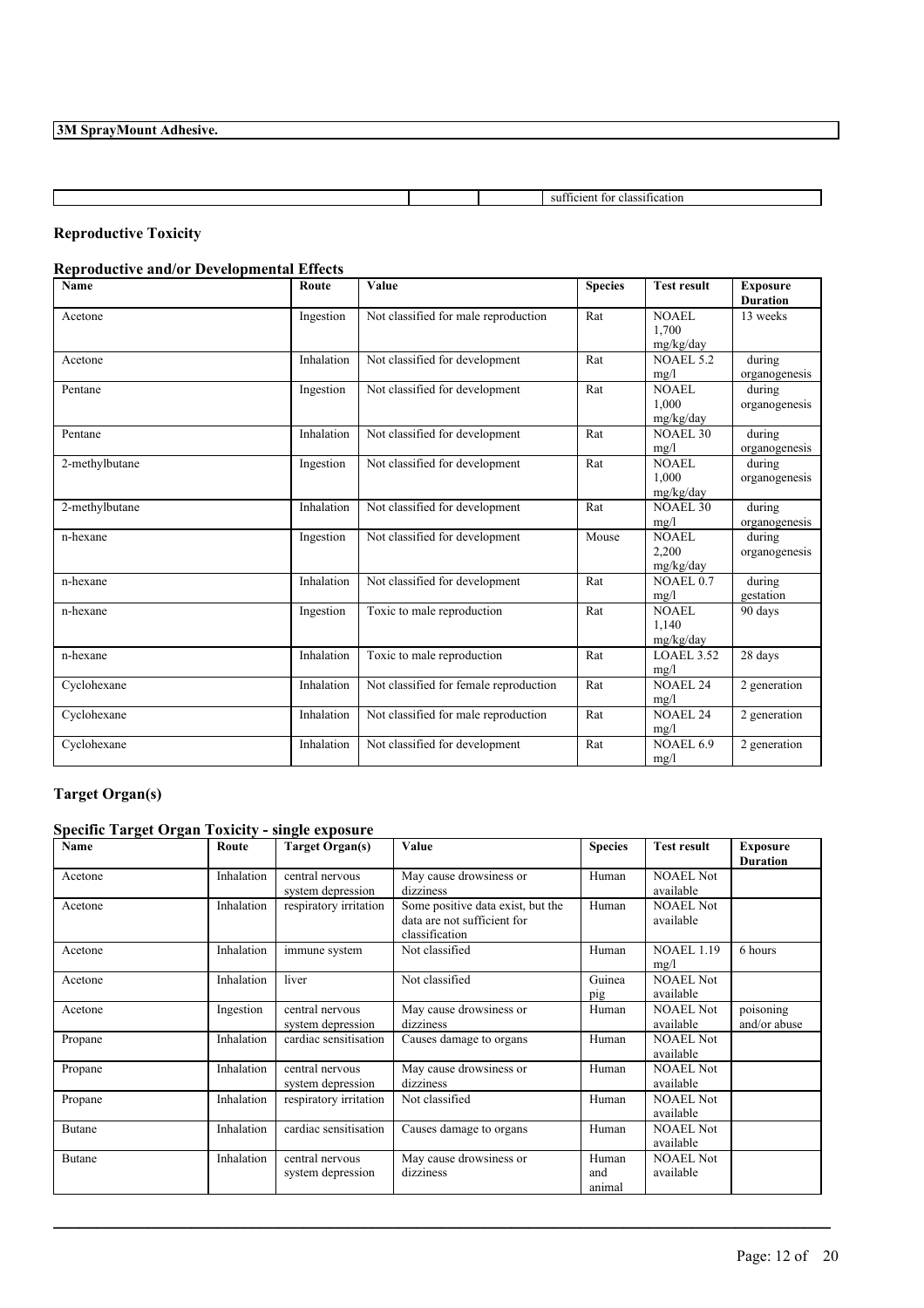| <b>Butane</b>                                        | Inhalation | heart                                | Not classified                                                                     | Dog                               | <b>NOAEL</b><br>5,000 ppm     | 25 minutes    |
|------------------------------------------------------|------------|--------------------------------------|------------------------------------------------------------------------------------|-----------------------------------|-------------------------------|---------------|
| Butane                                               | Inhalation | respiratory irritation               | Not classified                                                                     | Rabbit                            | <b>NOAEL Not</b><br>available |               |
| Isobutane                                            | Inhalation | cardiac sensitisation                | Causes damage to organs                                                            | Multiple<br>animal<br>species     | <b>NOAEL Not</b><br>available |               |
| Isobutane                                            | Inhalation | central nervous<br>system depression | May cause drowsiness or<br>dizziness                                               | Human<br>and<br>animal            | <b>NOAEL Not</b><br>available |               |
| Isobutane                                            | Inhalation | respiratory irritation               | Not classified                                                                     | Mouse                             | <b>NOAEL Not</b><br>available |               |
| Hydrocarbons, C7, n-<br>alkanes, isoalkanes, cyclics | Inhalation | central nervous<br>system depression | May cause drowsiness or<br>dizziness                                               | Professio<br>nal<br>judgeme<br>nt | <b>NOAEL Not</b><br>available |               |
| Hydrocarbons, C7, n-<br>alkanes, isoalkanes, cyclics | Ingestion  | central nervous<br>system depression | May cause drowsiness or<br>dizziness                                               | Professio<br>nal<br>judgeme<br>nt | <b>NOAEL Not</b><br>available |               |
| Hydrocarbons, C6,<br>isoalkanes, < 5% n-<br>Hexane   | Inhalation | central nervous<br>system depression | May cause drowsiness or<br>dizziness                                               |                                   | <b>NOAEL Not</b><br>available |               |
| Pentane                                              | Inhalation | central nervous<br>system depression | May cause drowsiness or<br>dizziness                                               | Multiple<br>animal<br>species     | <b>NOAEL Not</b><br>available | not available |
| Pentane                                              | Inhalation | respiratory irritation               | Some positive data exist, but the<br>data are not sufficient for<br>classification | Not<br>available                  | <b>NOAEL Not</b><br>available | not available |
| Pentane                                              | Inhalation | cardiac sensitisation                | Not classified                                                                     | Dog                               | <b>NOAEL Not</b><br>available | not available |
| Pentane                                              | Ingestion  | central nervous<br>system depression | May cause drowsiness or<br>dizziness                                               | Professio<br>nal<br>judgeme<br>nt | <b>NOAEL Not</b><br>available | not available |
| 2-methylbutane                                       | Inhalation | central nervous<br>system depression | May cause drowsiness or<br>dizziness                                               | Multiple<br>animal<br>species     | <b>NOAEL Not</b><br>available | not available |
| 2-methylbutane                                       | Inhalation | respiratory irritation               | Some positive data exist, but the<br>data are not sufficient for<br>classification | Not<br>available                  | <b>NOAEL Not</b><br>available | not available |
| 2-methylbutane                                       | Inhalation | cardiac sensitisation                | Not classified                                                                     | Dog                               | <b>NOAEL Not</b><br>available | not available |
| 2-methylbutane                                       | Ingestion  | central nervous<br>system depression | May cause drowsiness or<br>dizziness                                               | Professio<br>nal<br>judgeme<br>nt | <b>NOAEL Not</b><br>available | not available |
| n-hexane                                             | Inhalation | central nervous<br>system depression | May cause drowsiness or<br>dizziness                                               | Human                             | <b>NOAEL Not</b><br>available | not available |
| n-hexane                                             | Inhalation | respiratory irritation               | Some positive data exist, but the<br>data are not sufficient for<br>classification | Rabbit                            | <b>NOAEL Not</b><br>available | 8 hours       |
| n-hexane                                             | Inhalation | respiratory system                   | Not classified                                                                     | $\overline{Rat}$                  | <b>NOAEL 24.6</b><br>mg/l     | 8 hours       |
| Cyclohexane                                          | Inhalation | central nervous<br>system depression | May cause drowsiness or<br>dizziness                                               | Human<br>and<br>animal            | <b>NOAEL Not</b><br>available |               |
| Cyclohexane                                          | Inhalation | respiratory irritation               | Some positive data exist, but the<br>data are not sufficient for<br>classification | Human<br>and<br>animal            | <b>NOAEL Not</b><br>available |               |
| Cyclohexane                                          | Ingestion  | central nervous<br>system depression | May cause drowsiness or<br>dizziness                                               | Professio<br>nal<br>judgeme<br>nt | <b>NOAEL Not</b><br>available |               |

## **Specific Target Organ Toxicity - repeated exposure**

| Name |  | Koute | Jrgan(s)<br>'arget<br>. а. | 'alue | Species | -<br>: result<br>. ACT | xnosur |
|------|--|-------|----------------------------|-------|---------|------------------------|--------|
|      |  |       |                            |       |         |                        |        |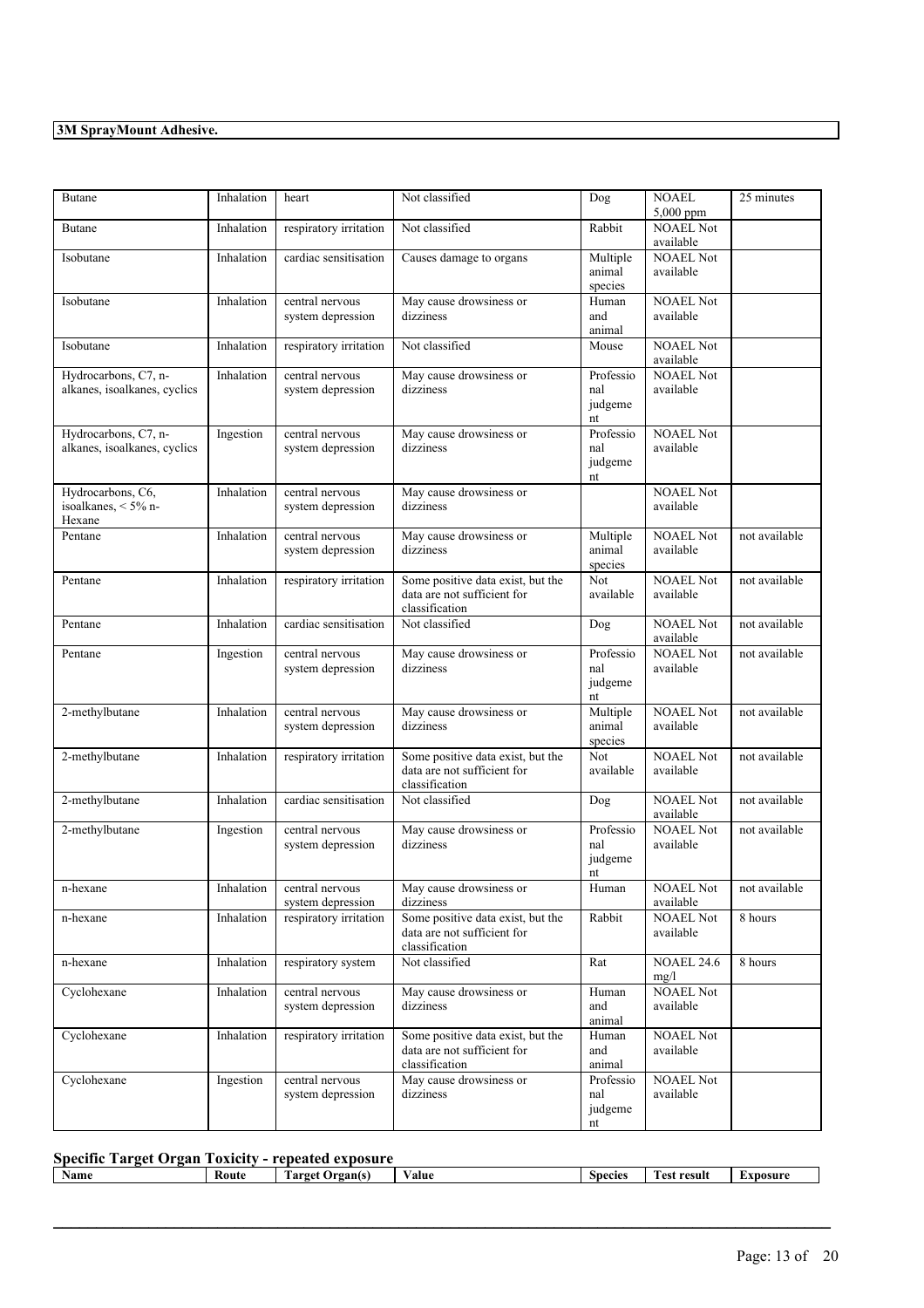|                |                                                |                                                                                                                                                                                                                                                            |                |                  |                                     | <b>Duration</b>          |
|----------------|------------------------------------------------|------------------------------------------------------------------------------------------------------------------------------------------------------------------------------------------------------------------------------------------------------------|----------------|------------------|-------------------------------------|--------------------------|
| Acetone        | Dermal                                         | eyes                                                                                                                                                                                                                                                       | Not classified | Guinea<br>pig    | <b>NOAEL Not</b><br>available       | 3 weeks                  |
| Acetone        | Inhalation                                     | hematopoietic<br>system                                                                                                                                                                                                                                    | Not classified | Human            | <b>NOAEL 3</b><br>mg/l              | 6 weeks                  |
| Acetone        | Inhalation                                     | immune system                                                                                                                                                                                                                                              | Not classified | Human            | <b>NOAEL 1.19</b><br>mg/l           | 6 days                   |
| Acetone        | Inhalation                                     | kidney and/or<br>bladder                                                                                                                                                                                                                                   | Not classified | Guinea<br>pig    | <b>NOAEL 119</b><br>mg/l            | not available            |
| Acetone        | Inhalation                                     | heart   liver                                                                                                                                                                                                                                              | Not classified | Rat              | <b>NOAEL 45</b><br>mg/l             | 8 weeks                  |
| Acetone        | Ingestion                                      | kidney and/or<br>bladder                                                                                                                                                                                                                                   | Not classified | Rat              | <b>NOAEL 900</b><br>mg/kg/day       | 13 weeks                 |
| Acetone        | Ingestion                                      | heart                                                                                                                                                                                                                                                      | Not classified | Rat              | <b>NOAEL</b><br>2,500<br>mg/kg/day  | 13 weeks                 |
| Acetone        | Ingestion                                      | hematopoietic<br>system                                                                                                                                                                                                                                    | Not classified | Rat              | <b>NOAEL 200</b><br>mg/kg/day       | 13 weeks                 |
| Acetone        | Ingestion                                      | liver                                                                                                                                                                                                                                                      | Not classified | Mouse            | <b>NOAEL</b><br>3,896<br>mg/kg/day  | 14 days                  |
| Acetone        | Ingestion                                      | eyes                                                                                                                                                                                                                                                       | Not classified | Rat              | <b>NOAEL</b><br>3,400<br>mg/kg/day  | 13 weeks                 |
| Acetone        | Ingestion                                      | respiratory system                                                                                                                                                                                                                                         | Not classified | Rat              | <b>NOAEL</b><br>2,500<br>mg/kg/day  | 13 weeks                 |
| Acetone        | Ingestion                                      | muscles                                                                                                                                                                                                                                                    | Not classified | Rat              | <b>NOAEL</b><br>2,500 mg/kg         | 13 weeks                 |
| Acetone        | Ingestion                                      | skin   bone, teeth,<br>nails, and/or hair                                                                                                                                                                                                                  | Not classified | Mouse            | <b>NOAEL</b><br>11,298<br>mg/kg/day | 13 weeks                 |
| Butane         | kidney and/or<br>Inhalation<br>bladder   blood |                                                                                                                                                                                                                                                            | Not classified | Rat              | <b>NOAEL</b><br>4,489 ppm           | 90 days                  |
| Isobutane      | Inhalation                                     | kidney and/or<br>bladder                                                                                                                                                                                                                                   | Not classified | Rat              | <b>NOAEL</b><br>4,500 ppm           | 13 weeks                 |
| Pentane        | Inhalation                                     | peripheral nervous<br>system                                                                                                                                                                                                                               | Not classified | Human            | <b>NOAEL Not</b><br>available       | occupational<br>exposure |
| Pentane        | Inhalation                                     | heart   skin  <br>endocrine system  <br>gastrointestinal tract<br>bone, teeth, nails,<br>and/or hair  <br>hematopoietic<br>system   liver  <br>immune system  <br>muscles   nervous<br>system   eyes  <br>kidney and/or<br>bladder   respiratory<br>system | Not classified | Rat              | <b>NOAEL 20</b><br>mg/l             | 13 weeks                 |
| Pentane        | Ingestion                                      | kidney and/or<br>bladder                                                                                                                                                                                                                                   | Not classified | Rat              | <b>NOAEL</b><br>2,000<br>mg/kg/day  | 28 days                  |
| 2-methylbutane | Inhalation                                     | peripheral nervous<br>system                                                                                                                                                                                                                               | Not classified | Human            | <b>NOAEL Not</b><br>available       | occupational<br>exposure |
| 2-methylbutane | Inhalation                                     | heart   skin  <br>endocrine system  <br>gastrointestinal tract<br>bone, teeth, nails,<br>and/or hair  <br>hematopoietic<br>system   liver  <br>immune system  <br>muscles   nervous<br>system   eyes  <br>kidney and/or<br>bladder   respiratory           | Not classified | $\overline{Rat}$ | <b>NOAEL 20</b><br>mg/l             | 13 weeks                 |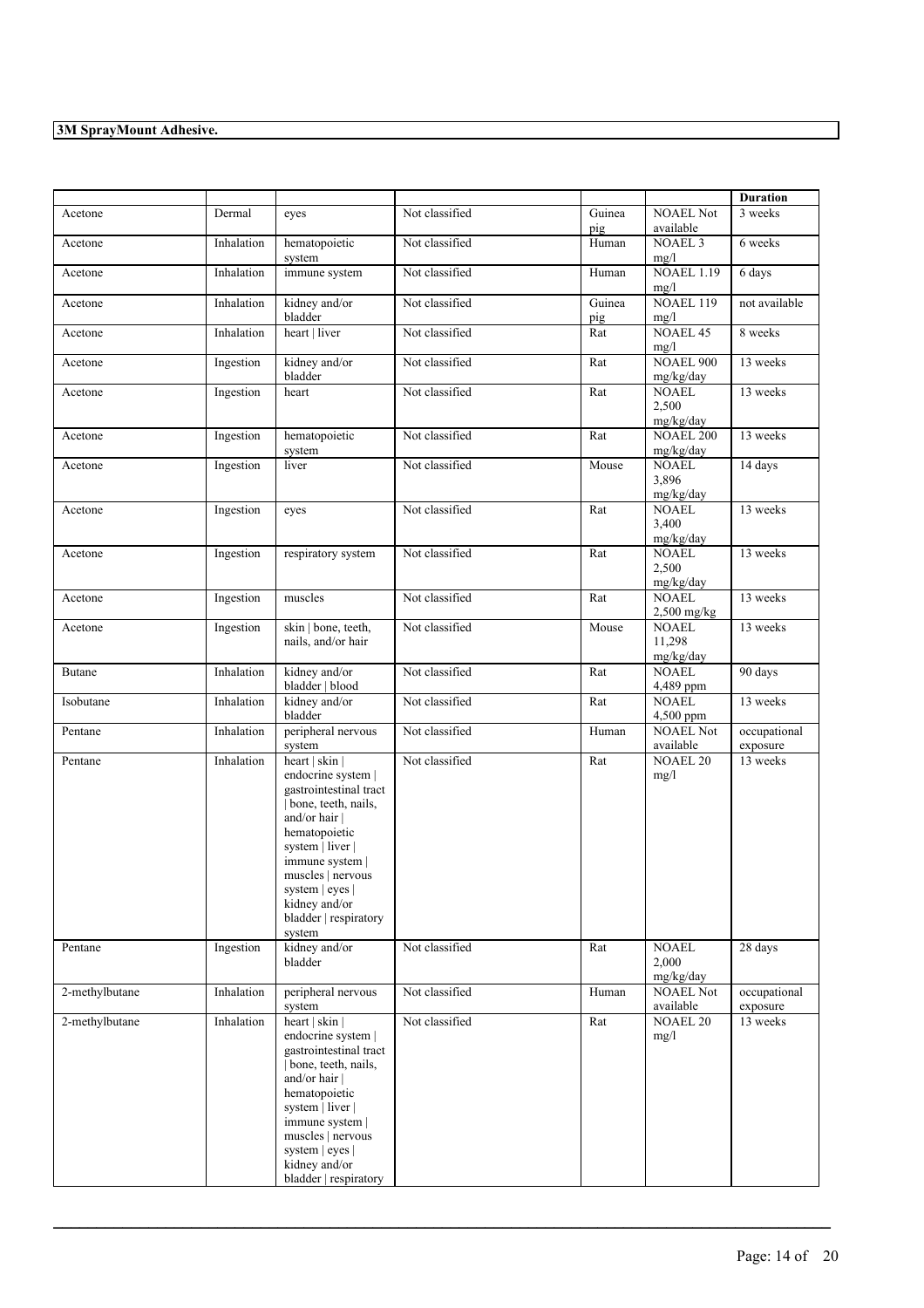|                |            | system                                                                                                 |                                                                                    |        |                               |                          |
|----------------|------------|--------------------------------------------------------------------------------------------------------|------------------------------------------------------------------------------------|--------|-------------------------------|--------------------------|
| 2-methylbutane | Ingestion  | kidney and/or<br>bladder                                                                               | Not classified                                                                     | Rat    | NOAEL<br>2.000<br>mg/kg/day   | 28 days                  |
| n-hexane       | Inhalation | peripheral nervous<br>system                                                                           | Causes damage to organs through<br>prolonged or repeated exposure                  | Human  | <b>NOAEL Not</b><br>available | occupational<br>exposure |
| n-hexane       | Inhalation | respiratory system                                                                                     | Some positive data exist, but the<br>data are not sufficient for<br>classification | Mouse  | <b>LOAEL 1.76</b><br>mg/l     | 13 weeks                 |
| n-hexane       | Inhalation | liver                                                                                                  | Not classified                                                                     | Rat    | <b>NOAEL Not</b><br>available | 6 months                 |
| n-hexane       | Inhalation | kidney and/or<br>bladder                                                                               | Not classified                                                                     | Rat    | $LOAEL$ 1.76<br>mg/l          | 6 months                 |
| n-hexane       | Inhalation | hematopoietic<br>system                                                                                | Not classified                                                                     | Mouse  | <b>NOAEL 35.2</b><br>mg/l     | 13 weeks                 |
| n-hexane       | Inhalation | auditory system  <br>immune system  <br>eyes                                                           | Not classified                                                                     | Human  | <b>NOAEL Not</b><br>available | occupational<br>exposure |
| n-hexane       | Inhalation | heart   skin  <br>endocrine system                                                                     | Not classified                                                                     | Rat    | <b>NOAEL 1.76</b><br>mg/l     | 6 months                 |
| n-hexane       | Ingestion  | peripheral nervous<br>system                                                                           | Some positive data exist, but the<br>data are not sufficient for<br>classification | Rat    | NOAEL<br>1.140<br>mg/kg/day   | 90 days                  |
| n-hexane       | Ingestion  | endocrine system  <br>hematopoietic<br>system   liver  <br>immune system  <br>kidney and/or<br>bladder | Not classified                                                                     | Rat    | <b>NOAEL Not</b><br>available | 13 weeks                 |
| Cyclohexane    | Inhalation | liver                                                                                                  | Not classified                                                                     | Rat    | <b>NOAEL 24</b><br>mg/l       | 90 days                  |
| Cyclohexane    | Inhalation | auditory system                                                                                        | Not classified                                                                     | Rat    | <b>NOAEL 1.7</b><br>mg/l      | 90 days                  |
| Cyclohexane    | Inhalation | kidney and/or<br>bladder                                                                               | Not classified                                                                     | Rabbit | <b>NOAEL 2.7</b><br>mg/l      | 10 weeks                 |
| Cyclohexane    | Inhalation | hematopoietic<br>system                                                                                | Not classified                                                                     | Mouse  | <b>NOAEL 24</b><br>mg/l       | 14 weeks                 |
| Cyclohexane    | Inhalation | peripheral nervous<br>system                                                                           | Not classified                                                                     | Rat    | <b>NOAEL 8.6</b><br>mg/l      | 30 weeks                 |

### **Aspiration Hazard**

| <b>Name</b>                                          | Value             |
|------------------------------------------------------|-------------------|
| Hydrocarbons, C7, n-alkanes, isoalkanes, cyclics     | Aspiration hazard |
| Hydrocarbons, $C6$ , isoalkanes, $\leq 5\%$ n-Hexane | Aspiration hazard |
| Pentane                                              | Aspiration hazard |
| 2-methylbutane                                       | Aspiration hazard |
| n-hexane                                             | Aspiration hazard |
| Cyclohexane                                          | Aspiration hazard |

Please contact the address or phone number listed on the first page of the SDS for additional toxicological information **on this material and/or its components.**

## **SECTION 12: Ecological information**

The information below may not agree with the EU material classification in Section 2 and/or the ingredient classifications in Section 3 if specific ingredient classifications are mandated by a competent authority. In addition, statements and data presented in Section 12 are based on UN GHS calculation rules and classifications derived from **3M assessments.**

 $\mathcal{L}_\mathcal{L} = \mathcal{L}_\mathcal{L} = \mathcal{L}_\mathcal{L} = \mathcal{L}_\mathcal{L} = \mathcal{L}_\mathcal{L} = \mathcal{L}_\mathcal{L} = \mathcal{L}_\mathcal{L} = \mathcal{L}_\mathcal{L} = \mathcal{L}_\mathcal{L} = \mathcal{L}_\mathcal{L} = \mathcal{L}_\mathcal{L} = \mathcal{L}_\mathcal{L} = \mathcal{L}_\mathcal{L} = \mathcal{L}_\mathcal{L} = \mathcal{L}_\mathcal{L} = \mathcal{L}_\mathcal{L} = \mathcal{L}_\mathcal{L}$ 

### **12.1. Toxicity**

No product test data available.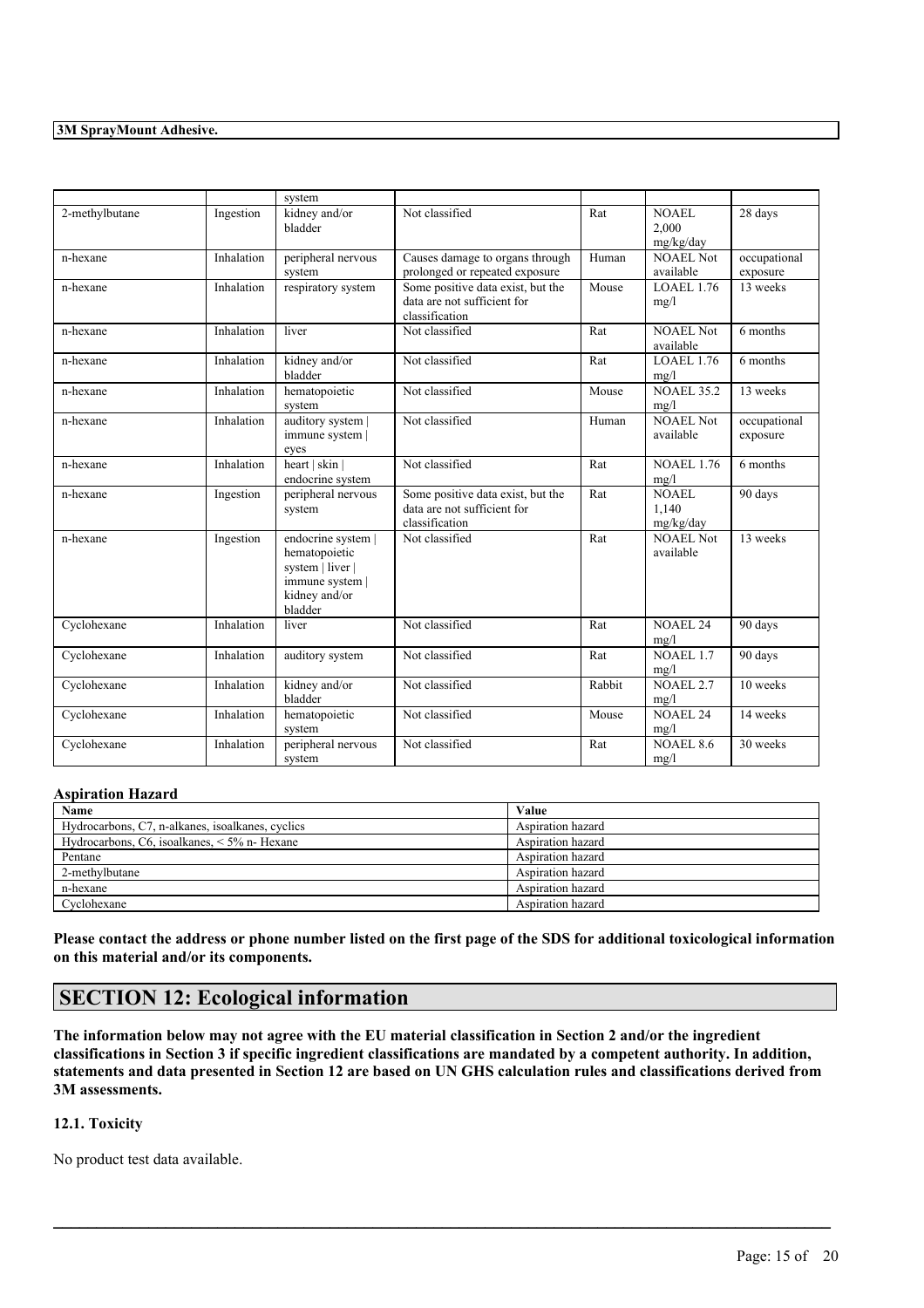| <b>Material</b>                                         | CAS#                | Organism        | <b>Type</b>                                                 | <b>Exposure</b> | <b>Test endpoint</b> | Test result          |
|---------------------------------------------------------|---------------------|-----------------|-------------------------------------------------------------|-----------------|----------------------|----------------------|
| Acetone                                                 | $67 - 64 - 1$       | Algae other     | Experimental                                                | 96 hours        | EC50                 | $11,493$ mg/l        |
| Acetone                                                 | $67 - 64 - 1$       | Crustacea other | Experimental                                                | 24 hours        | LC50                 | $2,100$ mg/l         |
| Acetone                                                 | $67 - 64 - 1$       | Rainbow trout   | Experimental                                                | 96 hours        | LC50                 | 5,540 mg/l           |
| Acetone                                                 | $67 - 64 - 1$       | Water flea      | Experimental                                                | $21$ days       | <b>NOEC</b>          | $1,000 \text{ mg/l}$ |
| <b>Butane</b>                                           | $106 - 97 - 8$      |                 | Data not available<br>or insufficient for<br>classification |                 |                      |                      |
| Propane                                                 | 74-98-6             |                 | Data not available<br>or insufficient for<br>classification |                 |                      |                      |
| Hydrocarbons, C7, n-<br>alkanes, isoalkanes,<br>cyclics | 927-510-4           |                 | Data not available<br>or insufficient for<br>classification |                 |                      |                      |
| Hydrocarbons, C6,<br>isoalkanes, < 5% n-<br>Hexane      | 931-254-9           |                 | Data not available<br>or insufficient for<br>classification |                 |                      |                      |
| Isobutane                                               | $75 - 28 - 5$       |                 | Data not available<br>or insufficient for<br>classification |                 |                      |                      |
| Non-volatiles                                           | <b>Trade Secret</b> |                 | Data not available<br>or insufficient for<br>classification |                 |                      |                      |
| Non Volatile<br>Compound                                | <b>Trade Secret</b> |                 | Data not available<br>or insufficient for<br>classification |                 |                      |                      |
| Pentane                                                 | $109 - 66 - 0$      | Water flea      | Experimental                                                | 48 hours        | EC50                 | $2.7$ mg/l           |
| Pentane                                                 | $109 - 66 - 0$      | Rainbow trout   | Experimental                                                | 96 hours        | <b>LC50</b>          | 4.26 mg/l            |
| Pentane                                                 | $109 - 66 - 0$      | Green Algae     | Experimental                                                | 72 hours        | EC50                 | $10.7$ mg/l          |
| Pentane                                                 | 109-66-0            | Green Algae     | Experimental                                                | 72 hours        | <b>NOEC</b>          | $2.04$ mg/l          |
| 2-methylbutane                                          | 78-78-4             |                 | Data not available<br>or insufficient for<br>classification |                 |                      |                      |
| n-hexane                                                | 110-54-3            | Fathead minnow  | Experimental                                                | 96 hours        | LC50                 | $2.5$ mg/l           |
| n-hexane                                                | $110-54-3$          | Water flea      | Experimental                                                | 48 hours        | LC50                 | $3.9$ mg/l           |
| Cyclohexane                                             | $110 - 82 - 7$      | Water flea      | Experimental                                                | 48 hours        | EC50                 | $0.9$ mg/l           |
| Cyclohexane                                             | 110-82-7            | Fathead minnow  | Experimental                                                | 96 hours        | LC50                 | 4.53 mg/l            |

## **12.2. Persistence and degradability**

| Material                                             | <b>CAS Nbr</b> | Test type                          | <b>Duration</b> | <b>Study Type</b>                | <b>Test result</b>                | Protocol                               |
|------------------------------------------------------|----------------|------------------------------------|-----------------|----------------------------------|-----------------------------------|----------------------------------------|
| Acetone                                              | $67-64-1$      | Experimental<br>Photolysis         |                 | Photolytic half-life<br>(in air) | 147 days (t $1/2$ ) Other methods |                                        |
| Acetone                                              | $67-64-1$      | Experimental<br>Biodegradation     | 28 days         | <b>BOD</b>                       | 78 % weight                       | OECD 301D - Closed bottle<br>test      |
| <b>Butane</b>                                        | $106 - 97 - 8$ | Experimental<br>Photolysis         |                 | Photolytic half-life<br>(in air) | $12.3$ days (t)<br>1/2)           | Other methods                          |
| Propane                                              | 74-98-6        | Experimental<br>Photolysis         |                 | Photolytic half-life<br>(in air) | 27.5 days (t)<br>1/2)             | Other methods                          |
| Hydrocarbons, C7, n-<br>alkanes, isoalkanes, cyclics | 927-510-4      | Estimated<br>Biodegradation        | 28 days         | <b>BOD</b>                       | 198 %<br>BOD/ThBOD                | OECD 301F - Manometric<br>respirometry |
| Hydrocarbons, C6,<br>isoalkanes, $\leq 5\%$ n-Hexane | 931-254-9      | Data not availbl-<br>linsufficient |                 |                                  | N/A                               |                                        |
| Isobutane                                            | $75 - 28 - 5$  | Experimental                       |                 | Photolytic half-life             | $13.4$ days (t)                   | Other methods                          |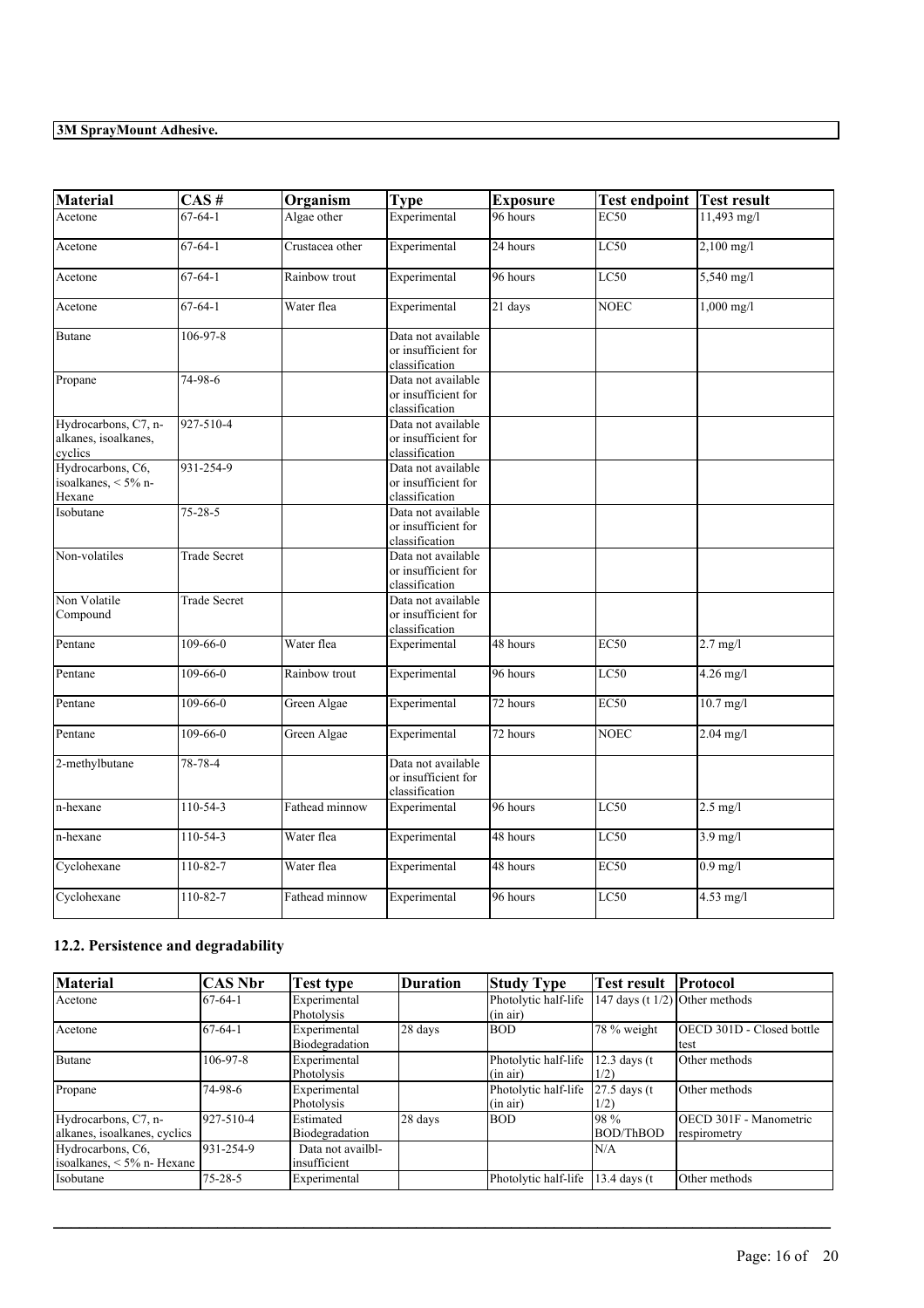|                       |                     | Photolysis                        |         | (in air)                         | 1/2)                    |                                        |
|-----------------------|---------------------|-----------------------------------|---------|----------------------------------|-------------------------|----------------------------------------|
| Non-volatiles         | <b>Trade Secret</b> | Data not availbl-<br>insufficient |         |                                  | N/A                     |                                        |
| Non Volatile Compound | Trade Secret        | Experimental<br>Biodegradation    | 28 days | <b>BOD</b>                       | $0\%$ weight            | OECD 301C - MITI test (I)              |
| Pentane               | $109 - 66 - 0$      | Experimental<br>Photolysis        |         | Photolytic half-life<br>(in air) | $8.07$ days (t)<br>1/2) | Other methods                          |
| Pentane               | $109-66-0$          | Experimental<br>Biodegradation    | 28 days | <b>BOD</b>                       | 87%<br><b>BOD/ThBOD</b> | OECD 301F - Manometric<br>respirometry |
| 2-methylbutane        | 78-78-4             | Experimental<br>Photolysis        |         | Photolytic half-life<br>(in air) | $8.11$ days (t)<br>1/2) | Other methods                          |
| 2-methylbutane        | 78-78-4             | Experimental<br>Biodegradation    | 28 days | <b>BOD</b>                       | 71.43 %<br>BOD/ThBOD    | Other methods                          |
| n-hexane              | 110-54-3            | Experimental<br>Photolysis        |         | Photolytic half-life<br>(in air) | 5.4 days (t $1/2$ )     | Other methods                          |
| n-hexane              | 110-54-3            | Experimental<br>Bioconcentration  | 28 days | <b>BOD</b>                       | $100\%$ weight          | OECD 301C - MITI test (I)              |
| Cyclohexane           | 110-82-7            | Experimental<br>Photolysis        |         | Photolytic half-life<br>(in air) | $4.14$ days (t)<br>1/2) | Other methods                          |
| Cyclohexane           | 110-82-7            | Experimental<br>Biodegradation    | 28 days | <b>BOD</b>                       | 77%<br><b>BOD/ThBOD</b> | OECD 301F - Manometric<br>respirometry |

### **12.3 : Bioaccumulative potential**

| <b>Material</b>                                      | Cas No.             | Test type                                                   | <b>Duration</b> | <b>Study Type</b>                | <b>Test result</b> | Protocol                                                         |
|------------------------------------------------------|---------------------|-------------------------------------------------------------|-----------------|----------------------------------|--------------------|------------------------------------------------------------------|
| Acetone                                              | $67 - 64 - 1$       | Experimental<br>Bioconcentration                            |                 | Log Kow                          | $-0.24$            | Other methods                                                    |
| <b>Butane</b>                                        | 106-97-8            | Experimental<br><b>Bioconcentration</b>                     |                 | Log Kow                          | 2.89               | Other methods                                                    |
| Propane                                              | 74-98-6             | Experimental<br>Bioconcentration                            |                 | Log Kow                          | 2.36               | Other methods                                                    |
| Hydrocarbons, C7, n-<br>alkanes, isoalkanes, cyclics | 927-510-4           | Data not available<br>or insufficient for<br>classification | N/A             | N/A                              | N/A                | N/A                                                              |
| Hydrocarbons, C6,<br>isoalkanes, < 5% n-<br>Hexane   | 931-254-9           | Data not available<br>or insufficient for<br>classification | N/A             | N/A                              | N/A                | N/A                                                              |
| Isobutane                                            | $75 - 28 - 5$       | Experimental<br>Bioconcentration                            |                 | Log Kow                          | 2.76               | Other methods                                                    |
| Non-volatiles                                        | <b>Trade Secret</b> | Data not available<br>or insufficient for<br>classification | N/A             | N/A                              | N/A                | N/A                                                              |
| Non Volatile Compound                                | <b>Trade Secret</b> | <b>Estimated BCF-</b><br>Carp                               | 70 days         | Bioaccumulation<br>factor        | 11100              | Other methods                                                    |
| Pentane                                              | $109 - 66 - 0$      | Estimated<br>Bioconcentration                               |                 | Bioaccumulation<br>factor        | 26                 | <b>Estimated: Bioconcentration</b><br>factor                     |
| 2-methylbutane                                       | 78-78-4             | Experimental<br>Bioconcentration                            |                 | Log Kow                          | 2.3                | Other methods                                                    |
| n-hexane                                             | 110-54-3            | Estimated<br>Bioconcentration                               |                 | <b>Bioaccumulation</b><br>factor | 50                 | <b>Estimated: Bioconcentration</b><br>factor                     |
| Cyclohexane                                          | 110-82-7            | <b>Experimental BCF-</b><br>Carp                            | 56 days         | <b>Bioaccumulation</b><br>factor | 129                | <b>OECD 305E -</b><br>Bioaccumulation flow-<br>through fish test |

## **12.4. Mobility in soil**

Please contact manufacturer for more details

### **12.5. Results of the PBT and vPvB assessment**

This material does not contain any substances that are assessed to be a PBT or vPvB

### **12.6. Other adverse effects**

|  | <b>Material</b><br>'AS Nbr<br>AA | <b>Ozone Depletion Potential Global Warming Potential</b> |  |
|--|----------------------------------|-----------------------------------------------------------|--|
|--|----------------------------------|-----------------------------------------------------------|--|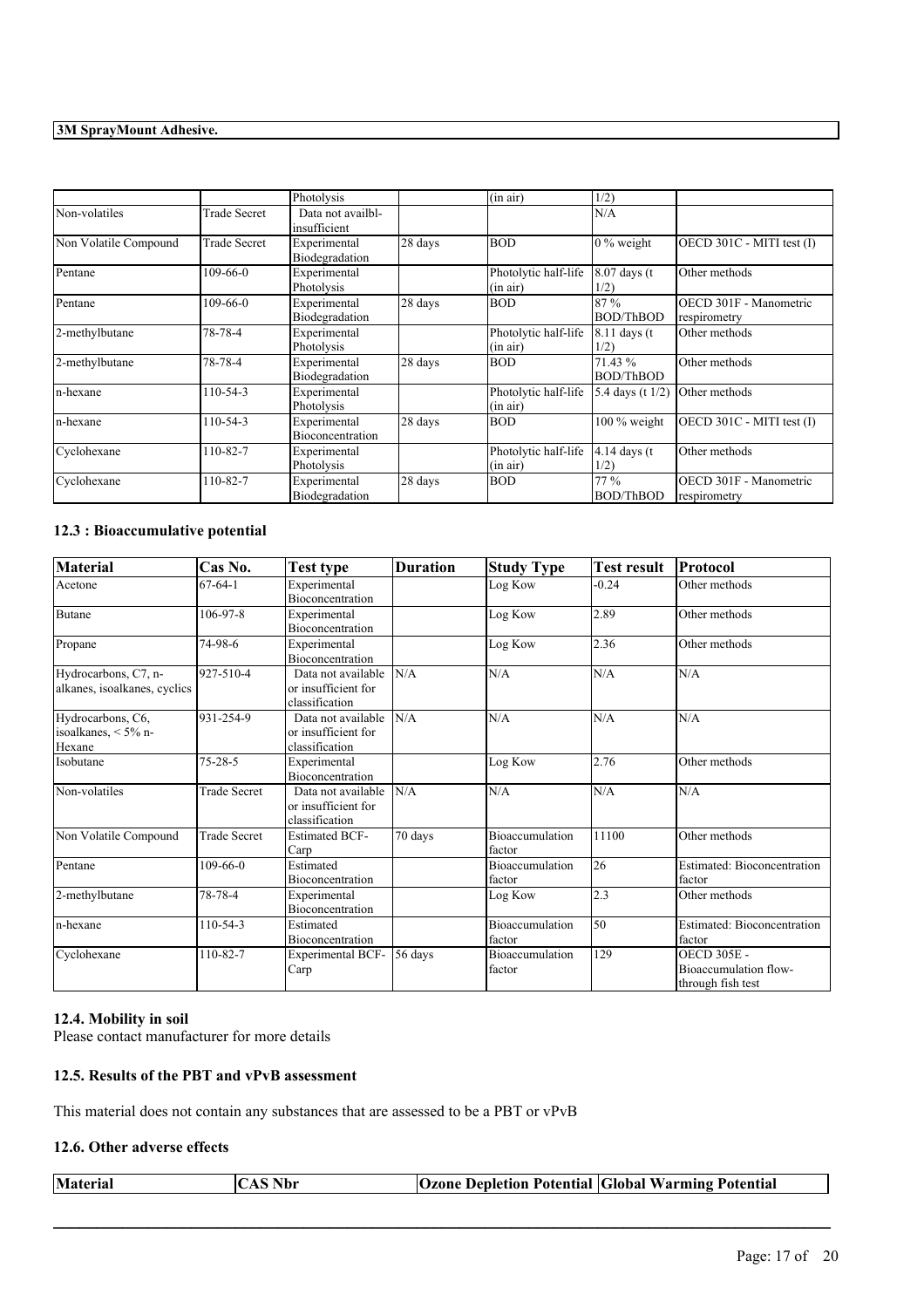$\sqrt{67-64-1}$  0

## **SECTION 13: Disposal considerations**

### **13.1 Waste treatment methods**

See Section 11.1 Information on toxicological effects

Incinerate in a permitted waste incineration facility. Facility must be capable of handling aerosol cans. As a disposal alternative, utilize an acceptable permitted waste disposal facility. Empty drums/barrels/containers used for transporting and handling hazardous chemicals (chemical substances/mixtures/preparations classified as Hazardous as per applicable regulations) shall be considered, stored, treated & disposed of as hazardous wastes unless otherwise defined by applicable waste regulations. Consult with the respective regulating authorities to determine the available treatment and disposal facilities.

The coding of a waste stream is based on the application of the product by the consumer. Since this is out of the control of 3M, no waste code(s) for products after use will be provided. Please refer to the European Waste Code (EWC - 2000/532/EC and amendments) to assign the correct waste code to your waste stream. Ensure national and/or regional regulations are complied with and always use a licensed waste contractor.

### **EU waste code (product as sold)**

08 04 09\* Waste adhesives and sealants containing organic solvents or other dangerous substances

16 05 04\* Gases in pressure containers (including halons) containing dangerous substances

### **EU waste code (product container after use)**

15 01 04 Metallic packaging

## **SECTION 14: Transportation information**

YP-2080-6050-6, YP-2080-6054-8

**ADR/RID:** UN1950, AEROSOLS, LIMITED QUANTITY, 2.1, (E), ADR Classification Code: 5F. **IMDG-CODE:** UN1950, AEROSOLS, 2.1, IMDG-Code segregation code: NONE, LIMITED QUANTITY, EMS: FD,SU. **ICAO/IATA:** UN1950, AEROSOLS, FLAMMABLE, 2.1.

## **SECTION 15: Regulatory information**

**15.1. Safety, health and environmental regulations/legislation specific for the substance or mixture**

### **Global inventory status**

Contact 3M for more information.

### **15.2. Chemical Safety Assessment**

A chemical safety assessment has not been carried out for this mixture. Chemical safety assessments for the contained substances may have been carried out by the registrants of the substances in accordance with Regulation (EC) No 1907/2006, as amended.

 $\mathcal{L}_\mathcal{L} = \mathcal{L}_\mathcal{L} = \mathcal{L}_\mathcal{L} = \mathcal{L}_\mathcal{L} = \mathcal{L}_\mathcal{L} = \mathcal{L}_\mathcal{L} = \mathcal{L}_\mathcal{L} = \mathcal{L}_\mathcal{L} = \mathcal{L}_\mathcal{L} = \mathcal{L}_\mathcal{L} = \mathcal{L}_\mathcal{L} = \mathcal{L}_\mathcal{L} = \mathcal{L}_\mathcal{L} = \mathcal{L}_\mathcal{L} = \mathcal{L}_\mathcal{L} = \mathcal{L}_\mathcal{L} = \mathcal{L}_\mathcal{L}$ 

## **SECTION 16: Other information**

### **List of relevant H statements**

| EUH066           | Repeated exposure may cause skin dryness or cracking. |
|------------------|-------------------------------------------------------|
| H <sub>220</sub> | Extremely flammable gas.                              |
| H <sub>222</sub> | Extremely flammable aerosol.                          |
| H <sub>224</sub> | Extremely flammable liquid and vapour.                |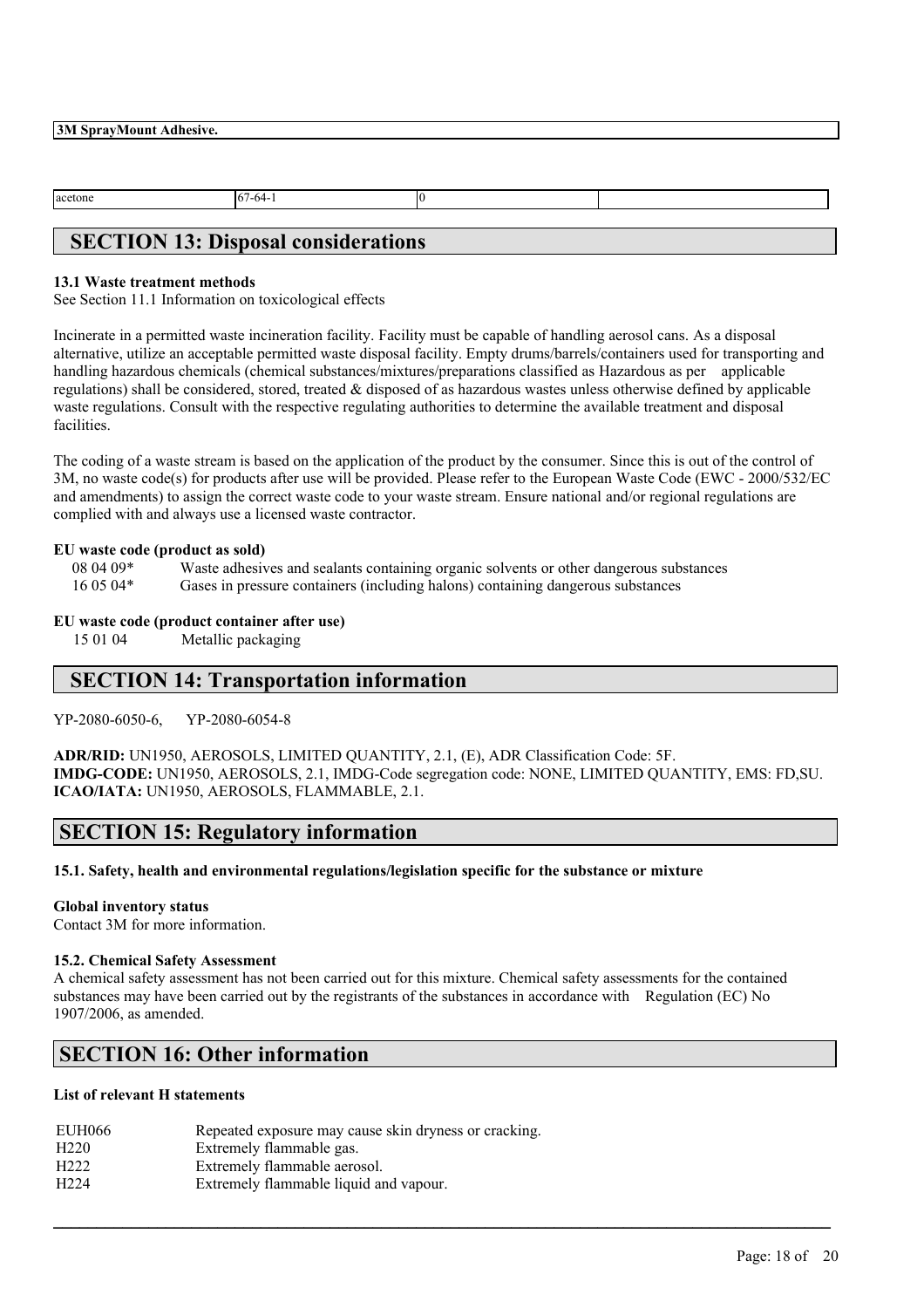| H <sub>225</sub> | Highly flammable liquid and vapour.                                |
|------------------|--------------------------------------------------------------------|
| H <sub>229</sub> | Pressurised container, may burst if heated.                        |
| H280             | Contains gas under pressure; may explode if heated.                |
| H304             | May be fatal if swallowed and enters airways.                      |
| H315             | Causes skin irritation.                                            |
| H319             | Causes serious eye irritation.                                     |
| H336             | May cause drowsiness or dizziness.                                 |
| H361f            | Suspected of damaging fertility.                                   |
| H373             | May cause damage to organs through prolonged or repeated exposure. |
| H400             | Very toxic to aquatic life.                                        |
| H410             | Very toxic to aquatic life with long lasting effects.              |
| H411             | Toxic to aquatic life with long lasting effects.                   |

### **Revision information:**

Professional Application of Coatings: Section 16: Annex information was deleted.

Professional Use of Coatings: Section 16: Annex information was added.

Section 1: Product identification numbers information was modified.

Section 01: SAP Material Numbers information was modified.

Label: CLP Classification information was modified.

Label: CLP Environmental Hazard Statements information was modified.

Label: CLP Percent Unknown information was modified.

Label: Graphic information was modified.

Section 5: Fire - Advice for fire fighters information information was modified.

Section 5: Fire - Extinguishing media information information was modified.

Section 7: Precautions safe handling information information was modified.

Section 11: Health Effects - Inhalation information information was modified.

Section 11: Target Organs - Repeated Table information was modified.

Section 12: Component ecotoxicity information information was modified.

Section 12: No PBT/vPvB information available warning information was modified.

Section 12: Persistence and Degradability information information was modified.

Section 12:Bioccumulative potential information information was modified.

Section 13: Standard Phrase Category Waste GHS information was modified.

Section 15: Chemical Safety Assessment information was modified.

Two-column table displaying the unique list of H Codes and statements (std phrases) for all components of the given material. information was modified.

Widespread use by professional workers: Section 16: Annex information was deleted.

## **Annex**

| Hydrocarbons, C6, isoalkanes, $\leq 5\%$ n- Hexane;                           |
|-------------------------------------------------------------------------------|
| EC No. 931-254-9;                                                             |
| Hydrocarbons, C7, n-alkanes, isoalkanes, cyclics;                             |
| EC No. 927-510-4;                                                             |
|                                                                               |
| Professional Use of Coatings                                                  |
| Widespread use by professional workers                                        |
| PROC 11 -Non industrial spraying                                              |
| ERC 08a - Widespread use of non-reactive processing aid (no inclusion into or |
| onto article, indoor)                                                         |
| Application of product. Spraying of substances/mixtures.                      |
| 2. Operational conditions and risk management measures                        |
| Physical state: Liquid.                                                       |
| General operating conditions:                                                 |
| Assumes use at not more than 20°C above ambient temperature;                  |
| Duration of exposure per day at workplace [for one worker]: 8 hours/day;      |
|                                                                               |